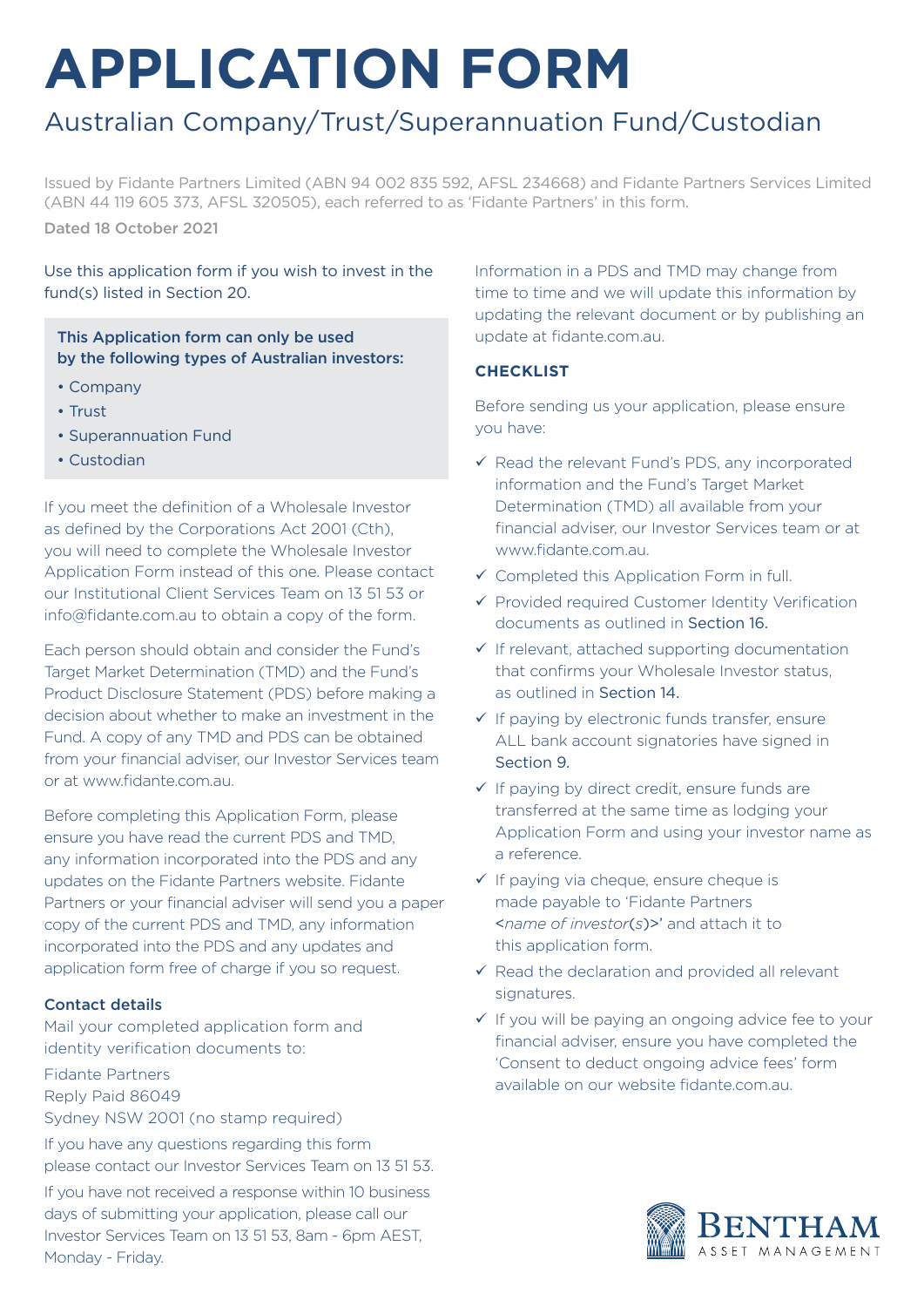### Application Form – Australian Company/Trust/ Superannuation Fund/Custodian



PLEASE USE BLOCK LETTERS AND BLACK INK TO COMPLETE THIS APPLICATION FORM

### 1 Investment details

Please indicate  $(X)$  if this is a new investment or an additional investment?

 $\bigcirc$  New investment  $\blacktriangleright$  Please proceed to section 2.

### $\left(\right)$  Additional investment

Existing account name

Existing account number

If any of your information has changed since your prior investment, please complete sections 2-6, otherwise, proceed to section 7.

### 2 Australian entity type

Please indicate  $(X)$  the entity type.

 $\bigcirc$  Company  $\blacktriangleright$  Complete sections 3, 4, 6-21.

 $\bigcirc$  Superannuation fund or other regulated trust with individual trustee  $\blacktriangleright$  Complete sections 3, 5, 7-21.

 $\bigcirc$  Superannuation fund or other regulated trust with company trustee  $\blacktriangleright$  Complete sections 3, 4a, 5, 7-21.

 $\bigcirc$  Unregulated trust with individual trustee  $\blacktriangleright$  Complete sections 3, 5-21.

 $\bigcirc$  Unregulated trust with company trustee  $\blacktriangleright$  Complete sections 3-21.

 $\bigcirc$  Custodian  $\blacktriangleright$  Complete sections 3, 4, 6-21.

For the purposes of this form a regulated trust will be one of the following:

- Self-managed Superannuation Fund;
- Registered managed investment scheme;

• Unregistered managed investment scheme that has only wholesale clients and does not make small scale offerings (with reference to section 1012E of the Corporations Act 2001);

- Government Superannuation Fund; or
- Other regulated trusts (subject to oversight of an Australian statutory regulator).

 For the purposes of this form an unregulated trust will be a trust not subject to oversight of an Australian statutory regulator (e.g. family trust, discretionary trust, charitable trust).

### 3 Contact details

Please provide details of where you would like all correspondence mailed and your contact details.

| C/- (if applicable) |                         |
|---------------------|-------------------------|
| Unit                | PO Box<br>Street number |
| Street name         |                         |
| Suburb              | State<br>Postcode       |
| Country             |                         |
| Phone (after hours) | Phone (business hours)  |
| Mobile              | Facsimile               |
| Email address       |                         |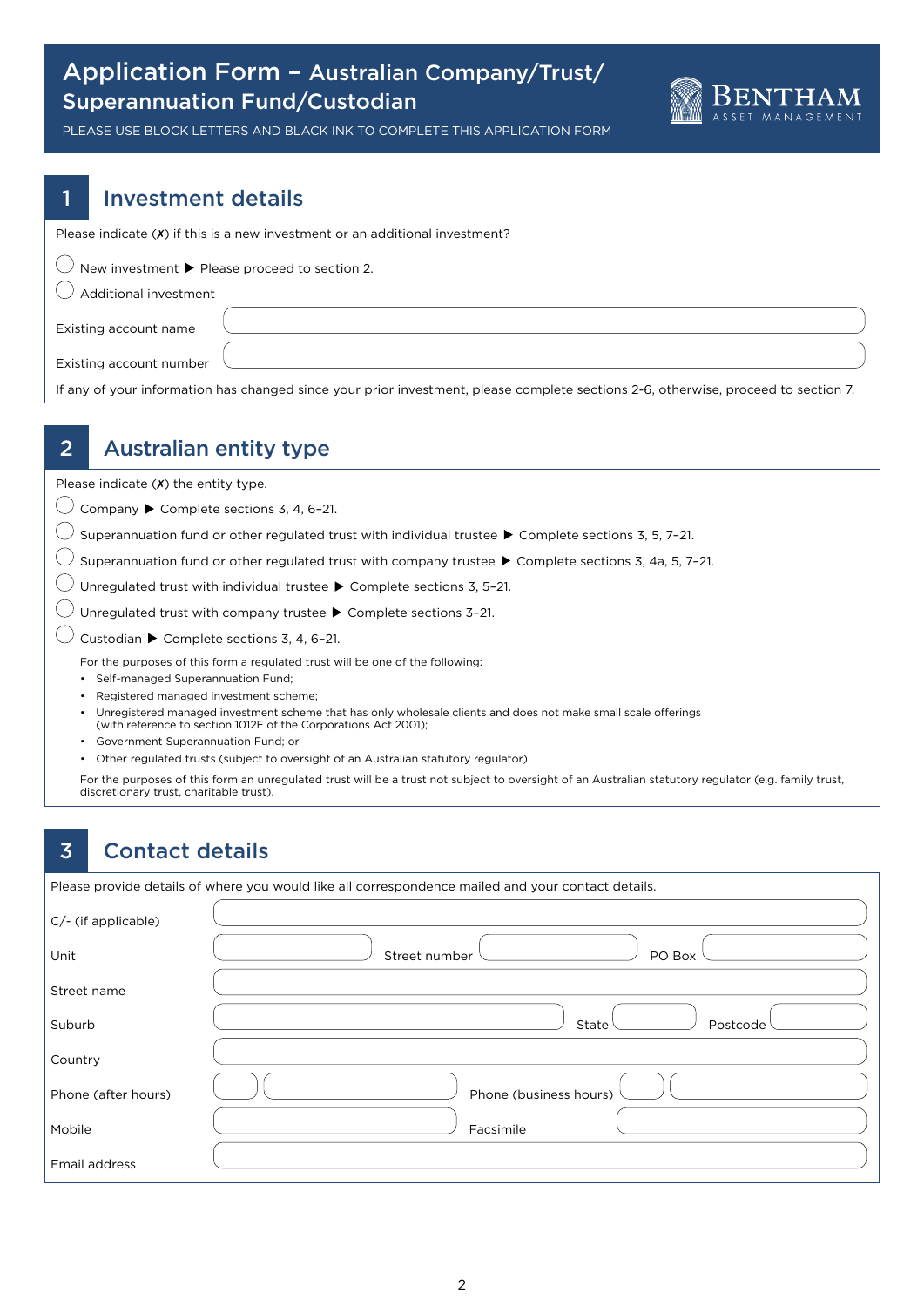# 4 Australian Company (including company trustee)

|                                                                                                             | 4A. Details of Australian company (including company trustee)                                                                                                                                                                                       |
|-------------------------------------------------------------------------------------------------------------|-----------------------------------------------------------------------------------------------------------------------------------------------------------------------------------------------------------------------------------------------------|
| Full name of company or<br>company trustee<br>(as registered with ASIC)<br>Business name<br>(if applicable) |                                                                                                                                                                                                                                                     |
| <b>ACN</b>                                                                                                  | <b>ABN</b>                                                                                                                                                                                                                                          |
| <b>TFN</b>                                                                                                  | Tax exemption                                                                                                                                                                                                                                       |
|                                                                                                             | If you choose not to provide your TFN, ABN or specific exemption, then tax will be deducted from your distributions at the highest marginal tax rate<br>(plus the Medicare levy, and any other levies we are required to deduct from time to time). |
|                                                                                                             | If you are an overseas investor, please indicate your country of residence for tax purposes.                                                                                                                                                        |
|                                                                                                             |                                                                                                                                                                                                                                                     |
|                                                                                                             |                                                                                                                                                                                                                                                     |
|                                                                                                             | Principal place of business (cannot be a PO Box)                                                                                                                                                                                                    |
| Street name and number                                                                                      |                                                                                                                                                                                                                                                     |
| Suburb                                                                                                      | State<br>Postcode                                                                                                                                                                                                                                   |
| Country                                                                                                     |                                                                                                                                                                                                                                                     |
| <b>Registered address</b>                                                                                   |                                                                                                                                                                                                                                                     |
|                                                                                                             | Cross this box if registered address is same as principal place of business (above)                                                                                                                                                                 |
| Street name and number                                                                                      |                                                                                                                                                                                                                                                     |
| Suburb                                                                                                      | State<br>Postcode                                                                                                                                                                                                                                   |
| Country                                                                                                     |                                                                                                                                                                                                                                                     |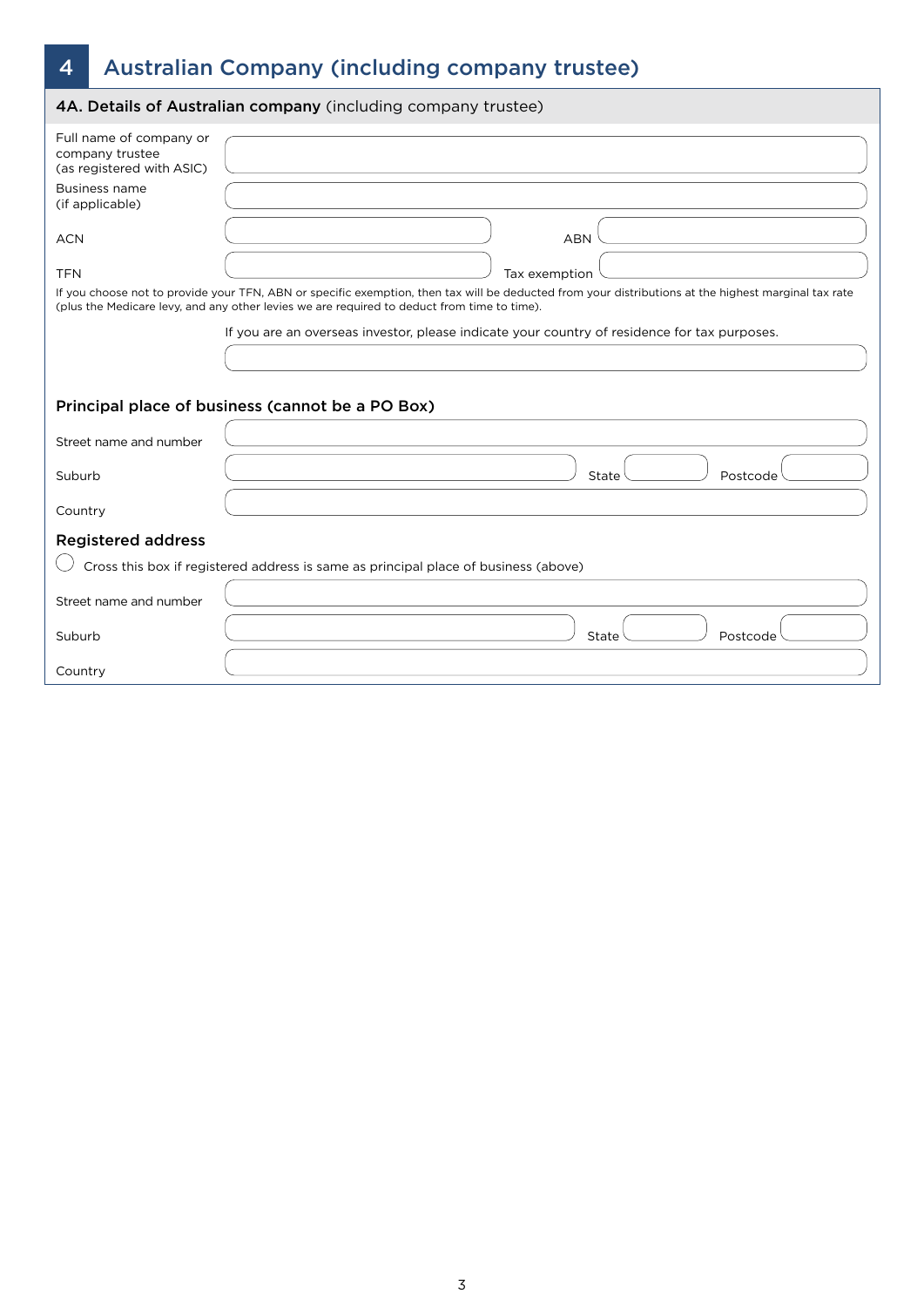# 4 Australian Company (including company trustee) (continued)

|    |                                                                                                                                                                                                                                                                                                                               | <b>Company type - complete questions 1 and 2 below.</b>                                                                                                                                                                                                                                                                                                                                                               |  |  |  |
|----|-------------------------------------------------------------------------------------------------------------------------------------------------------------------------------------------------------------------------------------------------------------------------------------------------------------------------------|-----------------------------------------------------------------------------------------------------------------------------------------------------------------------------------------------------------------------------------------------------------------------------------------------------------------------------------------------------------------------------------------------------------------------|--|--|--|
| 1. | Select $(X)$ whether the company is a proprietary or public company.                                                                                                                                                                                                                                                          |                                                                                                                                                                                                                                                                                                                                                                                                                       |  |  |  |
|    | Proprietary (company whose name ends with Proprietary Ltd or Pty Ltd; also known as private company).                                                                                                                                                                                                                         |                                                                                                                                                                                                                                                                                                                                                                                                                       |  |  |  |
|    | Public (company whose name does NOT include the word Pty or proprietary).                                                                                                                                                                                                                                                     |                                                                                                                                                                                                                                                                                                                                                                                                                       |  |  |  |
|    | For proprietary companies provide names of all directors                                                                                                                                                                                                                                                                      |                                                                                                                                                                                                                                                                                                                                                                                                                       |  |  |  |
|    | Director 1                                                                                                                                                                                                                                                                                                                    |                                                                                                                                                                                                                                                                                                                                                                                                                       |  |  |  |
|    | Director 2                                                                                                                                                                                                                                                                                                                    |                                                                                                                                                                                                                                                                                                                                                                                                                       |  |  |  |
|    | Director 3                                                                                                                                                                                                                                                                                                                    |                                                                                                                                                                                                                                                                                                                                                                                                                       |  |  |  |
|    | Director 4                                                                                                                                                                                                                                                                                                                    |                                                                                                                                                                                                                                                                                                                                                                                                                       |  |  |  |
|    | attach it to this form.                                                                                                                                                                                                                                                                                                       | If there are additional directors, please (X) this box and provide their full names on a separate piece of paper and                                                                                                                                                                                                                                                                                                  |  |  |  |
| 2. |                                                                                                                                                                                                                                                                                                                               | Select $(X)$ the applicable category of company and provide details if requested:                                                                                                                                                                                                                                                                                                                                     |  |  |  |
|    |                                                                                                                                                                                                                                                                                                                               | Licensed by an Australian Commonwealth, State or Territory statutory regulator and subject to supervision beyond that provided<br>by ASIC as a company registration body (e.g. Australian Financial Services Licensees (AFSL) or Australian Credit Licensees (ACL).                                                                                                                                                   |  |  |  |
|    | Name of regulator                                                                                                                                                                                                                                                                                                             | License details (e.g. 7920, 033)                                                                                                                                                                                                                                                                                                                                                                                      |  |  |  |
|    |                                                                                                                                                                                                                                                                                                                               | If the company is investing as a company in its own right $\blacktriangleright$ proceed to section 7.<br>If the company is acting as a trustee of a regulated trust $\blacktriangleright$ proceed to section 5.<br>If the company is acting as a trustee of an unregulated trust $\blacktriangleright$ proceed to section 4B.<br>If the company is acting as a custodian $\blacktriangleright$ proceed to section 4D. |  |  |  |
|    | A listed company (e.g. ASX)                                                                                                                                                                                                                                                                                                   |                                                                                                                                                                                                                                                                                                                                                                                                                       |  |  |  |
|    | If the company is investing as a company in its own right $\blacktriangleright$ proceed to section 7.<br>If the company is acting as a trustee of a regulated trust $\blacktriangleright$ proceed to section 5.<br>If the company is acting as a trustee of an unregulated trust $\blacktriangleright$ proceed to section 4B. |                                                                                                                                                                                                                                                                                                                                                                                                                       |  |  |  |
|    |                                                                                                                                                                                                                                                                                                                               | A majority owned subsidiary of an Australian listed company                                                                                                                                                                                                                                                                                                                                                           |  |  |  |
|    | Name of listed company                                                                                                                                                                                                                                                                                                        |                                                                                                                                                                                                                                                                                                                                                                                                                       |  |  |  |
|    |                                                                                                                                                                                                                                                                                                                               | If the company is investing as a company in its own right $\blacktriangleright$ proceed to section 7.<br>If the company is acting as a trustee of a regulated trust $\blacktriangleright$ proceed to section 5.<br>If the company is acting as a trustee of an unregulated trust $\blacktriangleright$ proceed to section 4B.<br>If the company is acting as a custodian $\blacktriangleright$ proceed to section 4D. |  |  |  |
|    |                                                                                                                                                                                                                                                                                                                               | Subsidiary of a company licensed by an Australian Commonwealth, State or Territory statutory regulator and subject to a<br>supervision beyond that provide by ASIC as a company registration body.                                                                                                                                                                                                                    |  |  |  |
|    | Name of the<br>parent company                                                                                                                                                                                                                                                                                                 |                                                                                                                                                                                                                                                                                                                                                                                                                       |  |  |  |
|    | Name of the regulator                                                                                                                                                                                                                                                                                                         |                                                                                                                                                                                                                                                                                                                                                                                                                       |  |  |  |
|    | Proceed to section 4B                                                                                                                                                                                                                                                                                                         |                                                                                                                                                                                                                                                                                                                                                                                                                       |  |  |  |
|    | None of the above ▶ Proceed to section 4B.                                                                                                                                                                                                                                                                                    |                                                                                                                                                                                                                                                                                                                                                                                                                       |  |  |  |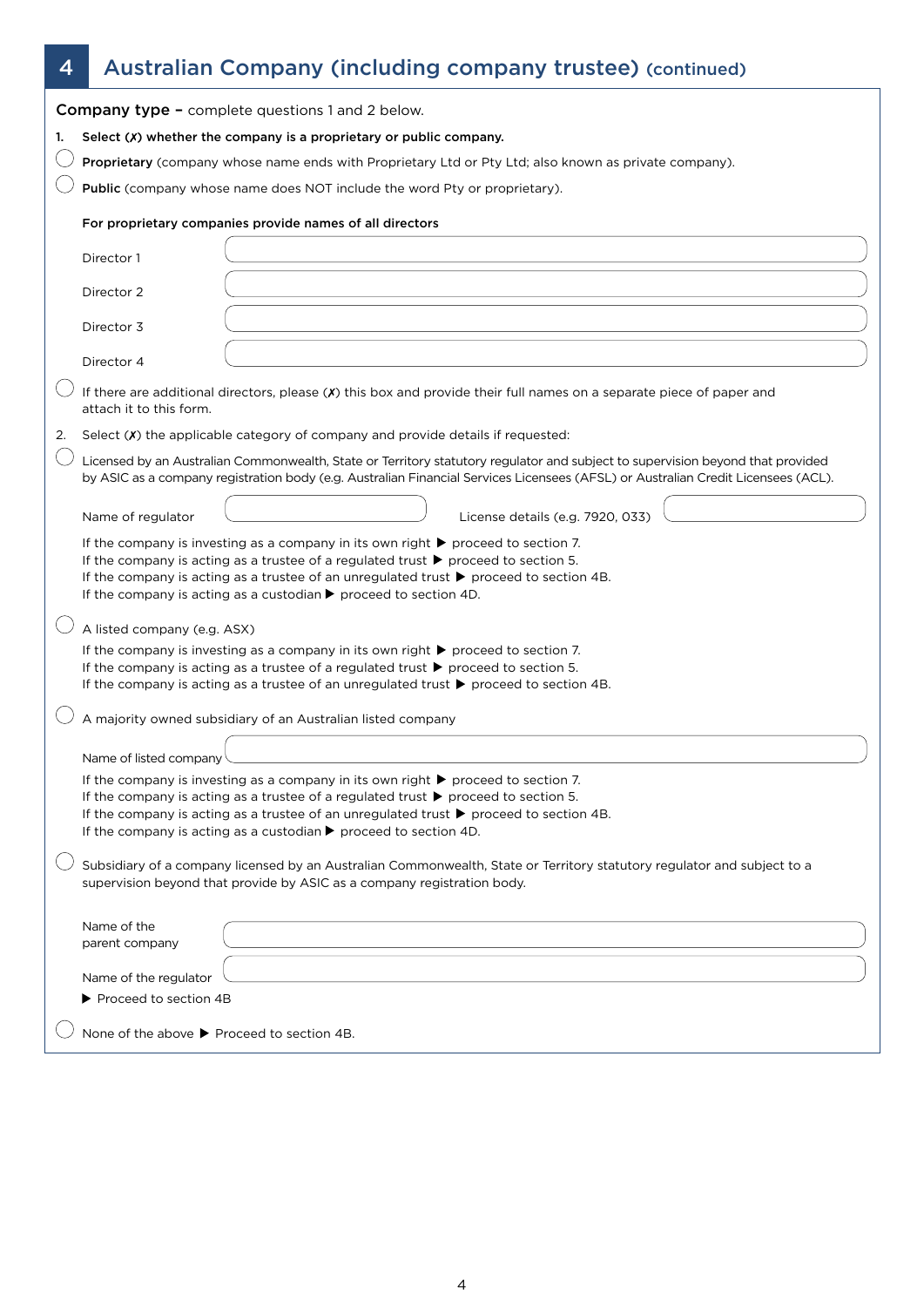# 4 Australian Company (including company trustee) (continued)

|                                                     | 4B. Substantial Shareholder details You do not need to complete if the company is a trustee of a regulated trust.                                                                                                                                        |
|-----------------------------------------------------|----------------------------------------------------------------------------------------------------------------------------------------------------------------------------------------------------------------------------------------------------------|
|                                                     | Substantial Shareholders are individuals with ultimate ownership, directly or indirectly, of 25% or more of the company's issued<br>share capital. Ultimate ownership includes an individual's aggregated holdings through a chain of company ownership. |
| Does the company have any substantial shareholders? |                                                                                                                                                                                                                                                          |
| Yes ▶ Please provide details below.                 |                                                                                                                                                                                                                                                          |
| No ▶ Proceed to section 4C.                         |                                                                                                                                                                                                                                                          |
| <b>Substantial shareholder 1</b>                    |                                                                                                                                                                                                                                                          |
| Surname                                             |                                                                                                                                                                                                                                                          |
| Full given name(s)                                  |                                                                                                                                                                                                                                                          |
| Date of birth                                       |                                                                                                                                                                                                                                                          |
| Residential address (cannot be a PO Box)            |                                                                                                                                                                                                                                                          |
| Street name and number                              |                                                                                                                                                                                                                                                          |
| Suburb                                              | State<br>Postcode                                                                                                                                                                                                                                        |
| Country                                             |                                                                                                                                                                                                                                                          |
| Substantial shareholder 2                           |                                                                                                                                                                                                                                                          |
| Surname                                             |                                                                                                                                                                                                                                                          |
| Full given name(s)                                  |                                                                                                                                                                                                                                                          |
| Date of birth                                       |                                                                                                                                                                                                                                                          |
| Residential address (cannot be a PO Box)            |                                                                                                                                                                                                                                                          |
| Street name and number                              |                                                                                                                                                                                                                                                          |
| Suburb                                              | State<br>Postcode                                                                                                                                                                                                                                        |
| Country                                             |                                                                                                                                                                                                                                                          |
| Substantial shareholder 3                           |                                                                                                                                                                                                                                                          |
| Surname                                             |                                                                                                                                                                                                                                                          |
| Full given name(s)                                  |                                                                                                                                                                                                                                                          |
| Date of birth                                       |                                                                                                                                                                                                                                                          |
| Residential address (cannot be a PO Box)            |                                                                                                                                                                                                                                                          |
| Street name and number                              |                                                                                                                                                                                                                                                          |
| Suburb                                              | Postcode<br>State                                                                                                                                                                                                                                        |
| Country                                             |                                                                                                                                                                                                                                                          |
| attach it to this form.                             | If there are additional substantial shareholders, please (X) this box and provide their full details on a separate piece of paper and                                                                                                                    |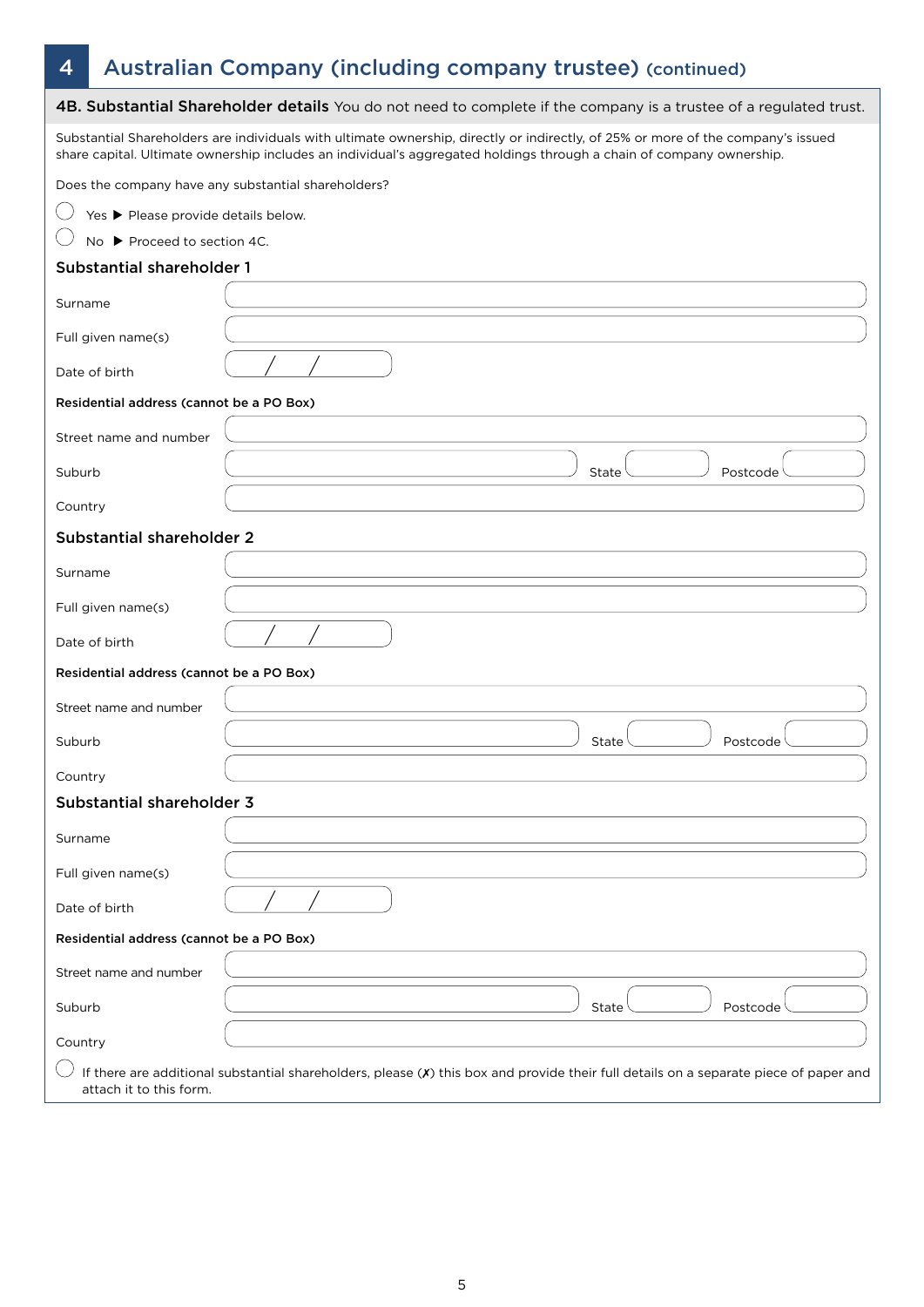# 4 Australian Company (including company trustee) (continued)

|                                                                                                                                                                                                      | 4C. Directors authorising investment - You do not need to complete if the company is a trustee of a regulated trust.                                                                                              |  |
|------------------------------------------------------------------------------------------------------------------------------------------------------------------------------------------------------|-------------------------------------------------------------------------------------------------------------------------------------------------------------------------------------------------------------------|--|
|                                                                                                                                                                                                      | Individuals below will be the signatories signing in section 19.                                                                                                                                                  |  |
| Sole or Primary Director                                                                                                                                                                             |                                                                                                                                                                                                                   |  |
|                                                                                                                                                                                                      | Cross this box if same as 'Substantial shareholder 1' in section 4B. If different, please complete below.                                                                                                         |  |
| Surname                                                                                                                                                                                              |                                                                                                                                                                                                                   |  |
| Full given name(s)                                                                                                                                                                                   |                                                                                                                                                                                                                   |  |
| Title (Mr/Mrs/Miss/Ms)                                                                                                                                                                               | Date of birth                                                                                                                                                                                                     |  |
| Residential address (cannot be a PO Box)                                                                                                                                                             |                                                                                                                                                                                                                   |  |
| Street name and number                                                                                                                                                                               |                                                                                                                                                                                                                   |  |
| Suburb                                                                                                                                                                                               | State<br>Postcode                                                                                                                                                                                                 |  |
| Country                                                                                                                                                                                              |                                                                                                                                                                                                                   |  |
| <b>Second Director or Secretary</b>                                                                                                                                                                  |                                                                                                                                                                                                                   |  |
|                                                                                                                                                                                                      | Cross this box if same as 'Substantial shareholder 2' in section 4B. If different, please complete below.                                                                                                         |  |
| Surname                                                                                                                                                                                              |                                                                                                                                                                                                                   |  |
| Full given name(s)                                                                                                                                                                                   |                                                                                                                                                                                                                   |  |
| Title (Mr/Mrs/Miss/Ms)                                                                                                                                                                               | Date of birth                                                                                                                                                                                                     |  |
| Residential address (cannot be a PO Box)                                                                                                                                                             |                                                                                                                                                                                                                   |  |
| Street name and number                                                                                                                                                                               |                                                                                                                                                                                                                   |  |
| Suburb                                                                                                                                                                                               | Postcode<br>State                                                                                                                                                                                                 |  |
| Country                                                                                                                                                                                              |                                                                                                                                                                                                                   |  |
|                                                                                                                                                                                                      | 4D. Custodian - Only complete this section if you are a company acting as a custodian for this investment. All other<br>companies should complete all relevant parts of section 4 before continuing to section 5. |  |
| Full name (if any) of trust                                                                                                                                                                          |                                                                                                                                                                                                                   |  |
| / custodial arrangement<br>Country of establishment                                                                                                                                                  |                                                                                                                                                                                                                   |  |
|                                                                                                                                                                                                      |                                                                                                                                                                                                                   |  |
| Full business name                                                                                                                                                                                   |                                                                                                                                                                                                                   |  |
| Type of trust                                                                                                                                                                                        |                                                                                                                                                                                                                   |  |
|                                                                                                                                                                                                      | Please confirm (X) the following information: In completing this section, I acknowledge that the company is acting as a custodian for<br>this investment and the following information is correct;                |  |
| Financing Act 2006 ('AML/CTF Act')                                                                                                                                                                   | • The company is providing a custodial or depository designated service listed in the Anti-Money Laundering and Counter-Terrorism                                                                                 |  |
| • The company holds either an AFSL allowing it to provide custodial or depository services or an exemption to hold an AFSL;<br>• The company is enrolled on the AUSTRAC Reporting Entities Roll; and |                                                                                                                                                                                                                   |  |
|                                                                                                                                                                                                      | • The company has satisfied all applicable customer identification and ongoing customer due diligence obligations, in accordance<br>with the AML/CTF Act, on the underlying customer(s).                          |  |
|                                                                                                                                                                                                      | These statements are correct - proceed to section 6                                                                                                                                                               |  |

 $\bigcirc$  These statements are not correct - You must complete sections 4A, 4B and 4C before proceeding to section 5.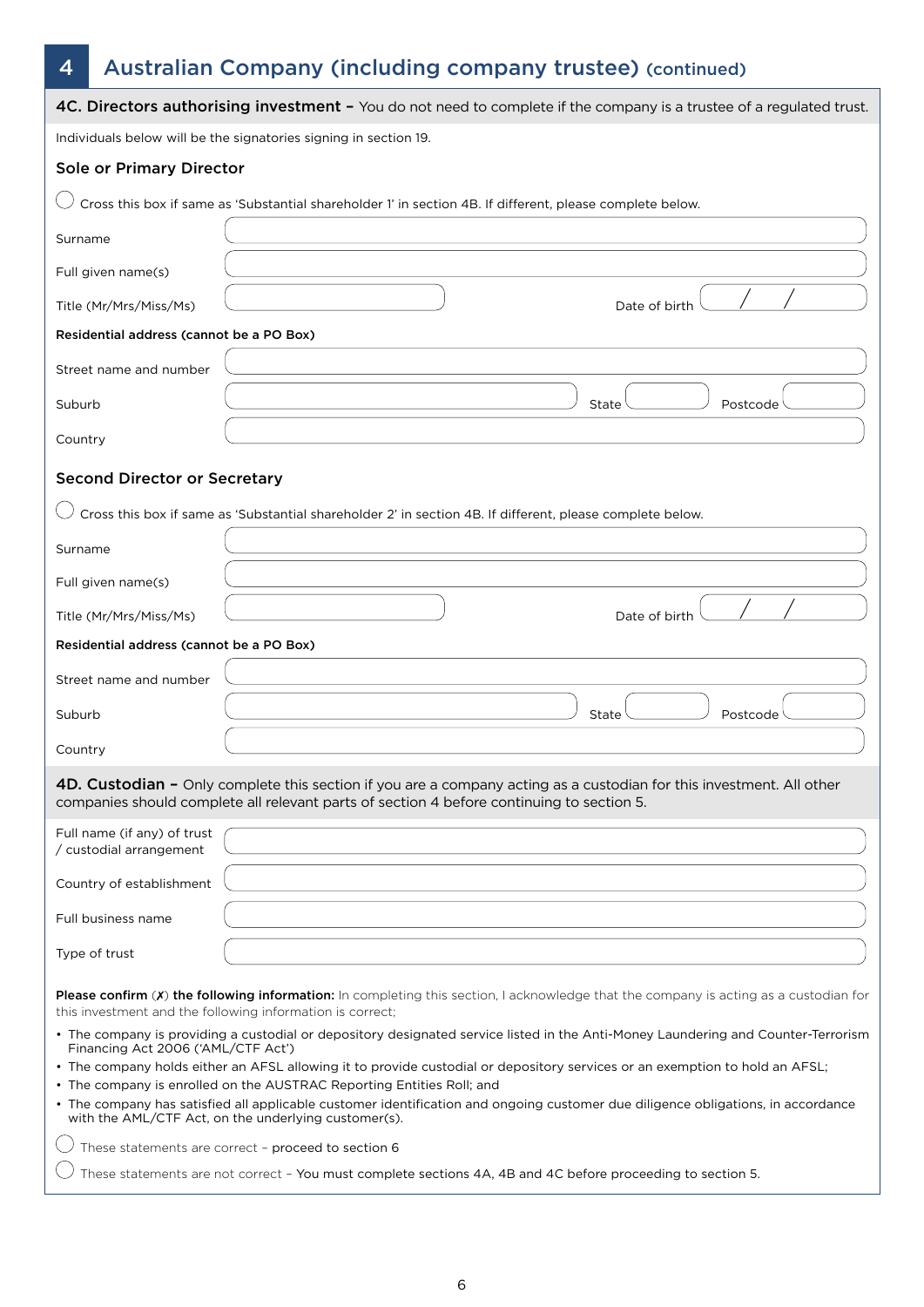# 5 Superannuation Fund and other Trusts

|                                                                                        | 5A. Details of Superannuation fund or other trust                                                                                                                                                                                                   |                        |          |
|----------------------------------------------------------------------------------------|-----------------------------------------------------------------------------------------------------------------------------------------------------------------------------------------------------------------------------------------------------|------------------------|----------|
| Full name of trust/<br>superannuation fund                                             |                                                                                                                                                                                                                                                     |                        |          |
| Country of establishment                                                               |                                                                                                                                                                                                                                                     |                        |          |
| <b>TFN</b>                                                                             |                                                                                                                                                                                                                                                     | Tax exemption          |          |
| ABN                                                                                    |                                                                                                                                                                                                                                                     |                        |          |
|                                                                                        | If you choose not to provide your TFN, ABN or specific exemption, then tax will be deducted from your distributions at the highest marginal tax rate<br>(plus the Medicare levy, and any other levies we are required to deduct from time to time). |                        |          |
| <b>Postal address</b>                                                                  |                                                                                                                                                                                                                                                     |                        |          |
| C/- (if applicable)                                                                    |                                                                                                                                                                                                                                                     |                        |          |
| Street name and number                                                                 |                                                                                                                                                                                                                                                     |                        |          |
| Suburb                                                                                 |                                                                                                                                                                                                                                                     | State                  | Postcode |
| Country                                                                                |                                                                                                                                                                                                                                                     |                        |          |
| <b>Contact Details</b>                                                                 |                                                                                                                                                                                                                                                     |                        |          |
| Phone (after hours)                                                                    |                                                                                                                                                                                                                                                     | Phone (business hours) |          |
| Mobile                                                                                 |                                                                                                                                                                                                                                                     | Email                  |          |
|                                                                                        | Please select (X) type of trust and provide information requested:                                                                                                                                                                                  |                        |          |
| Self-Managed Superannuation Fund<br>Provide the SMSF's ABN<br>▶ Proceed to section 5C. |                                                                                                                                                                                                                                                     |                        |          |
| Registered managed investment scheme<br>▶ Proceed to section 5C.                       | Provide Australian Registered Scheme Number (ARSN).                                                                                                                                                                                                 |                        |          |
| ▶ Proceed to section 5C.                                                               | Unregistered managed investment scheme that has only wholesale clients and does not make small scale offerings<br>(with reference to section 1012E of the Corporations Act 2001 (Cth)).                                                             |                        |          |
| Government superannuation fund<br>Proceed to section 5C.                               | Provide name of the legislation establishing the fund.                                                                                                                                                                                              |                        |          |
|                                                                                        | Other regulated Trusts (a trust that is subject to the regulatory oversight of a Commonwealth, State or Territory statutory<br>regulator such as an approved deposit fund, a pooled superannuation trust or an APRA-regulated superannuation fund). |                        |          |
|                                                                                        | Provide name of the regulator (e.g. ASIC, APRA, ATO).                                                                                                                                                                                               |                        |          |
| ▶ Proceed to section 5C.                                                               | Provide the Trust's ABN or registration/licensing details.                                                                                                                                                                                          |                        |          |
|                                                                                        | Unregulated Trust (e.g. family trust, discretionary trust, charitable trust).                                                                                                                                                                       |                        |          |
| Please confirm type of trust.                                                          |                                                                                                                                                                                                                                                     |                        |          |
| initial funding on trust establishment).<br>▶ Proceed to section 5B.                   | Name of trust settlor (the individual who contributed the                                                                                                                                                                                           |                        |          |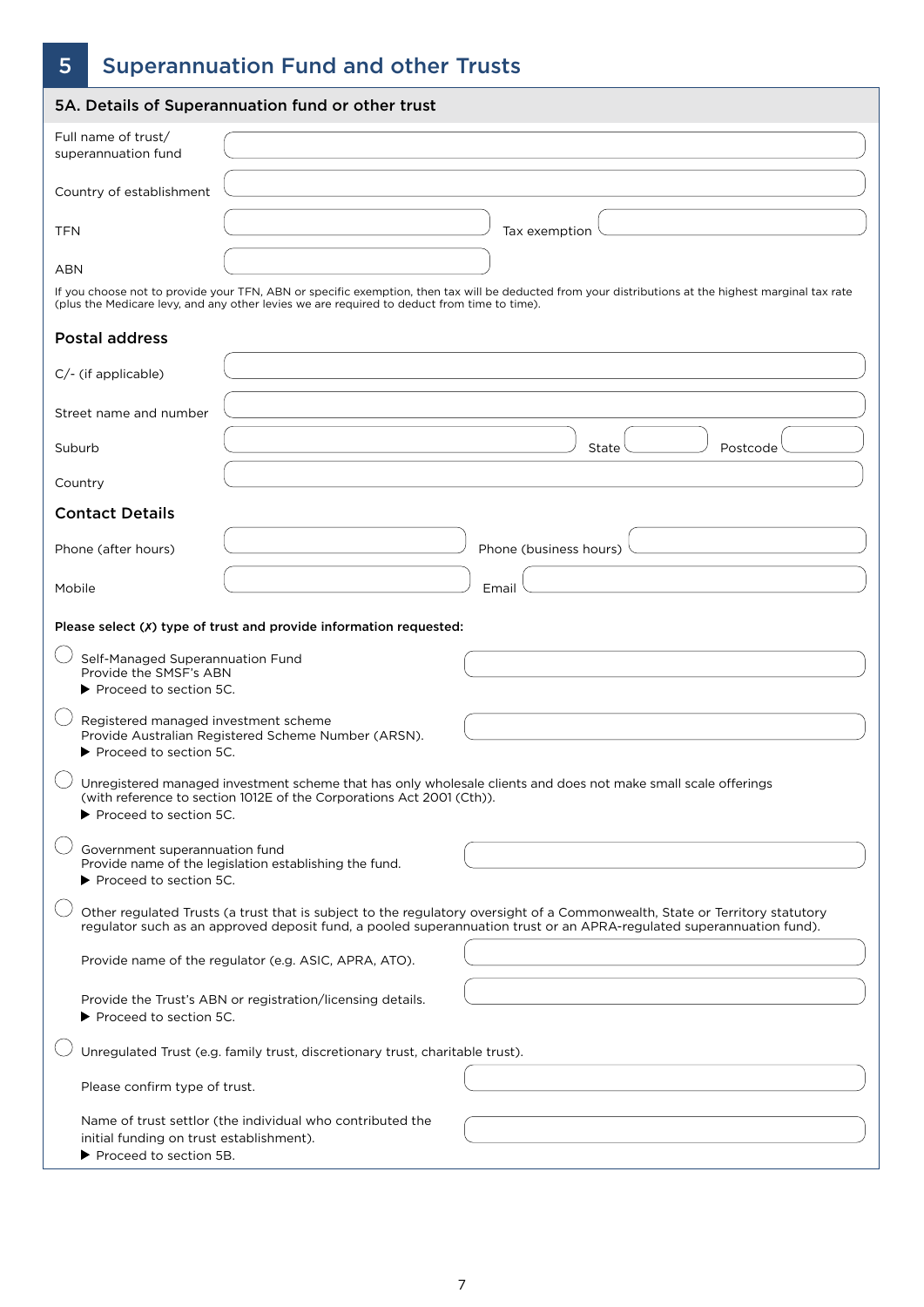# 5 Superannuation Fund and other Trusts (continued)

|                    |                                          | 5B. Trust beneficiary details (this section is only required for unregulated trusts)                                                                                                                                                                                                                                                                                       |
|--------------------|------------------------------------------|----------------------------------------------------------------------------------------------------------------------------------------------------------------------------------------------------------------------------------------------------------------------------------------------------------------------------------------------------------------------------|
|                    |                                          | Substantial trust beneficiaries are individuals specified in the trust deed with ultimate entitlement, directly or indirectly to 25% or more<br>of trust income/assets. Where a trust beneficiary is a company you must consider an individual's ownership of any issued share capital<br>of the company when disclosing whether they are a substantial trust beneficiary. |
|                    |                                          | Does the Trust Deed specify any substantial trust beneficiaries?                                                                                                                                                                                                                                                                                                           |
| Yes                | Substantial trust beneficiary 1          | Please provide details below, then proceed to 'Other beneficiaries' below.                                                                                                                                                                                                                                                                                                 |
| Surname            |                                          |                                                                                                                                                                                                                                                                                                                                                                            |
|                    |                                          |                                                                                                                                                                                                                                                                                                                                                                            |
| Full given name(s) | Residential address (cannot be a PO Box) | Date of birth                                                                                                                                                                                                                                                                                                                                                              |
|                    | Street name and number                   |                                                                                                                                                                                                                                                                                                                                                                            |
| Suburb             |                                          | State<br>Postcode                                                                                                                                                                                                                                                                                                                                                          |
| Country            |                                          |                                                                                                                                                                                                                                                                                                                                                                            |
|                    | Substantial trust beneficiary 2          |                                                                                                                                                                                                                                                                                                                                                                            |
| Surname            |                                          |                                                                                                                                                                                                                                                                                                                                                                            |
| Full given name(s) |                                          | Date of birth                                                                                                                                                                                                                                                                                                                                                              |
|                    | Residential address (cannot be a PO Box) |                                                                                                                                                                                                                                                                                                                                                                            |
|                    | Street name and number                   |                                                                                                                                                                                                                                                                                                                                                                            |
| Suburb             |                                          | Postcode<br>State                                                                                                                                                                                                                                                                                                                                                          |
| Country            |                                          |                                                                                                                                                                                                                                                                                                                                                                            |
| <b>No</b>          |                                          | Proceed to 'Other beneficiaries' below.                                                                                                                                                                                                                                                                                                                                    |
|                    | <b>Other beneficiaries</b>               |                                                                                                                                                                                                                                                                                                                                                                            |
|                    | Are there any other beneficiaries?       |                                                                                                                                                                                                                                                                                                                                                                            |
| Yes                |                                          | Please provide details below, then proceed to 'Beneficiary classes' below.                                                                                                                                                                                                                                                                                                 |
|                    | Surname                                  |                                                                                                                                                                                                                                                                                                                                                                            |
|                    | Given name(s)                            |                                                                                                                                                                                                                                                                                                                                                                            |
|                    | Surname                                  |                                                                                                                                                                                                                                                                                                                                                                            |
|                    | Given name(s)                            |                                                                                                                                                                                                                                                                                                                                                                            |
|                    | Surname                                  |                                                                                                                                                                                                                                                                                                                                                                            |
|                    | Given name(s)                            |                                                                                                                                                                                                                                                                                                                                                                            |
|                    |                                          | If there are other beneficiaries, please (X) this box and provide their full names on a separate piece of paper and<br>attach it to this form. Then proceed to 'Beneficiary classes' below.                                                                                                                                                                                |
| Nο                 |                                          | Please proceed to 'Beneficiary classes' below.                                                                                                                                                                                                                                                                                                                             |
|                    | <b>Beneficiary classes</b>               |                                                                                                                                                                                                                                                                                                                                                                            |
|                    |                                          | Does the trust deed refer to beneficiaries in relation to membership of a class?                                                                                                                                                                                                                                                                                           |
| Yes                | Please list each class below.            |                                                                                                                                                                                                                                                                                                                                                                            |
|                    | Class 1                                  |                                                                                                                                                                                                                                                                                                                                                                            |
|                    | Class 2                                  |                                                                                                                                                                                                                                                                                                                                                                            |
|                    | it to this form.                         | If there are other beneficiary classes, please (X) this box and provide them on a separate piece of paper and attach                                                                                                                                                                                                                                                       |
| No                 | Please proceed to 5C.                    |                                                                                                                                                                                                                                                                                                                                                                            |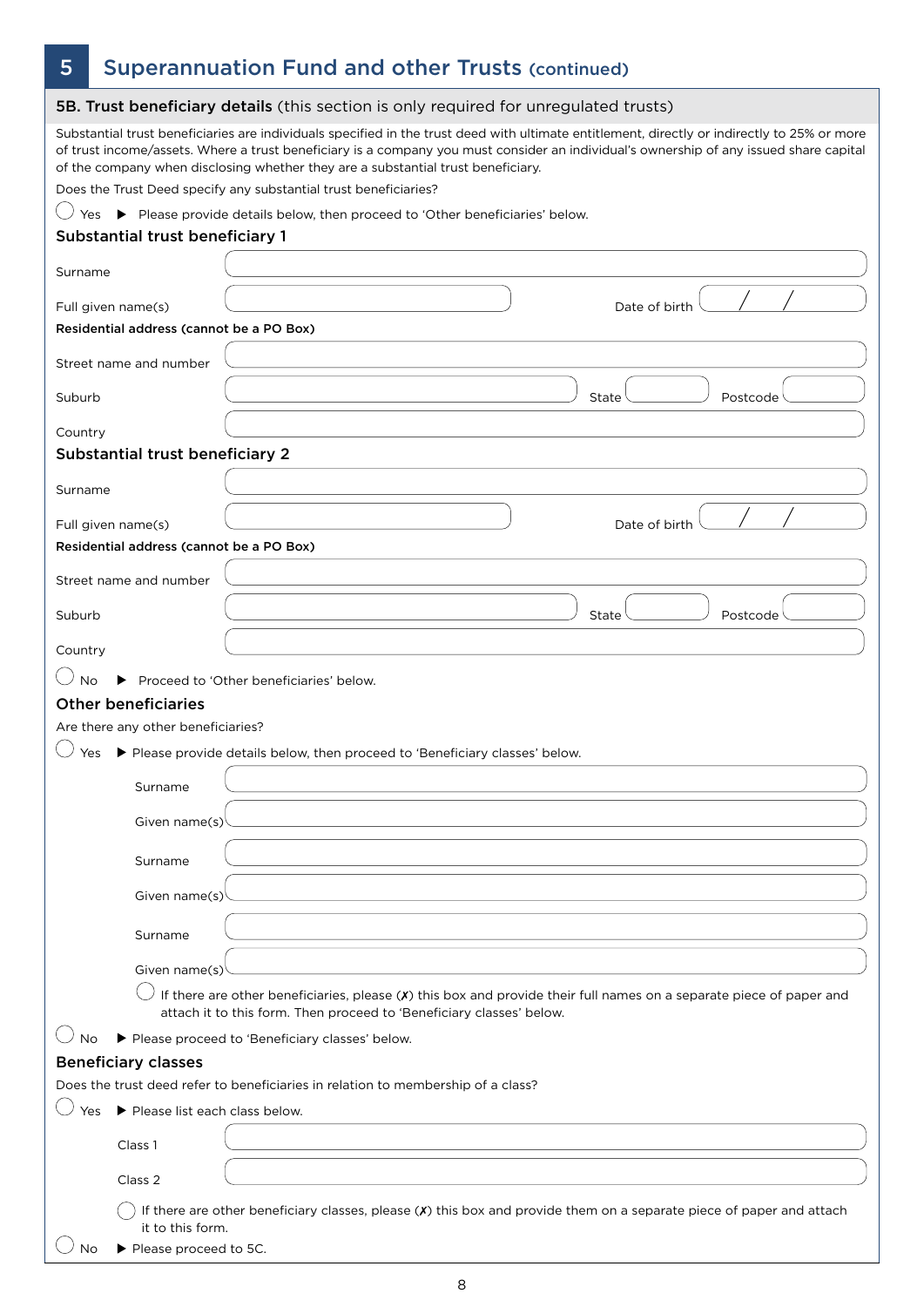| 5       |                                          | <b>Superannuation Fund and other Trusts (continued)</b>                                                                                                              |
|---------|------------------------------------------|----------------------------------------------------------------------------------------------------------------------------------------------------------------------|
|         | 5C. Details of Trustee(s)                |                                                                                                                                                                      |
|         | Please indicate $(X)$ the trustee type:  |                                                                                                                                                                      |
|         | Individual Trustee(s)                    | Please complete below.                                                                                                                                               |
|         | Company Trustee                          | Please ensure you have completed section 4. Then proceed to section 6.                                                                                               |
|         |                                          | Complete the below sections for the indicated individual. Please note that all fields are mandatory.                                                                 |
|         | Individual Trustee 1 (primary trustee)   |                                                                                                                                                                      |
| Surname |                                          |                                                                                                                                                                      |
|         | Full given name(s)                       |                                                                                                                                                                      |
|         | Title (Mr/Mrs/Miss/Ms)                   | Date of birth                                                                                                                                                        |
|         | Residential address (cannot be a PO Box) |                                                                                                                                                                      |
|         | Street name and number                   |                                                                                                                                                                      |
| Suburb  |                                          | Postcode<br>State                                                                                                                                                    |
| Country |                                          |                                                                                                                                                                      |
|         |                                          | Individual Trustee 2 If the trust is unregulated, please provide details of second trustee below.                                                                    |
| Surname |                                          |                                                                                                                                                                      |
|         | Full given name(s)                       |                                                                                                                                                                      |
|         | Title (Mr/Mrs/Miss/Ms)                   | Date of birth                                                                                                                                                        |
|         | Residential address (cannot be a PO Box) |                                                                                                                                                                      |
|         | Street name and number                   |                                                                                                                                                                      |
| Suburb  |                                          | State<br>Postcode                                                                                                                                                    |
| Country |                                          |                                                                                                                                                                      |
|         |                                          | For unregulated trusts are there other individual trustees?                                                                                                          |
|         | Yes                                      | If there are other individual trustees, please $(x)$ this box and provide their details (as noted above) on a separate<br>piece of paper and attach it to this form. |
|         | Proceed to section 6.<br>No              |                                                                                                                                                                      |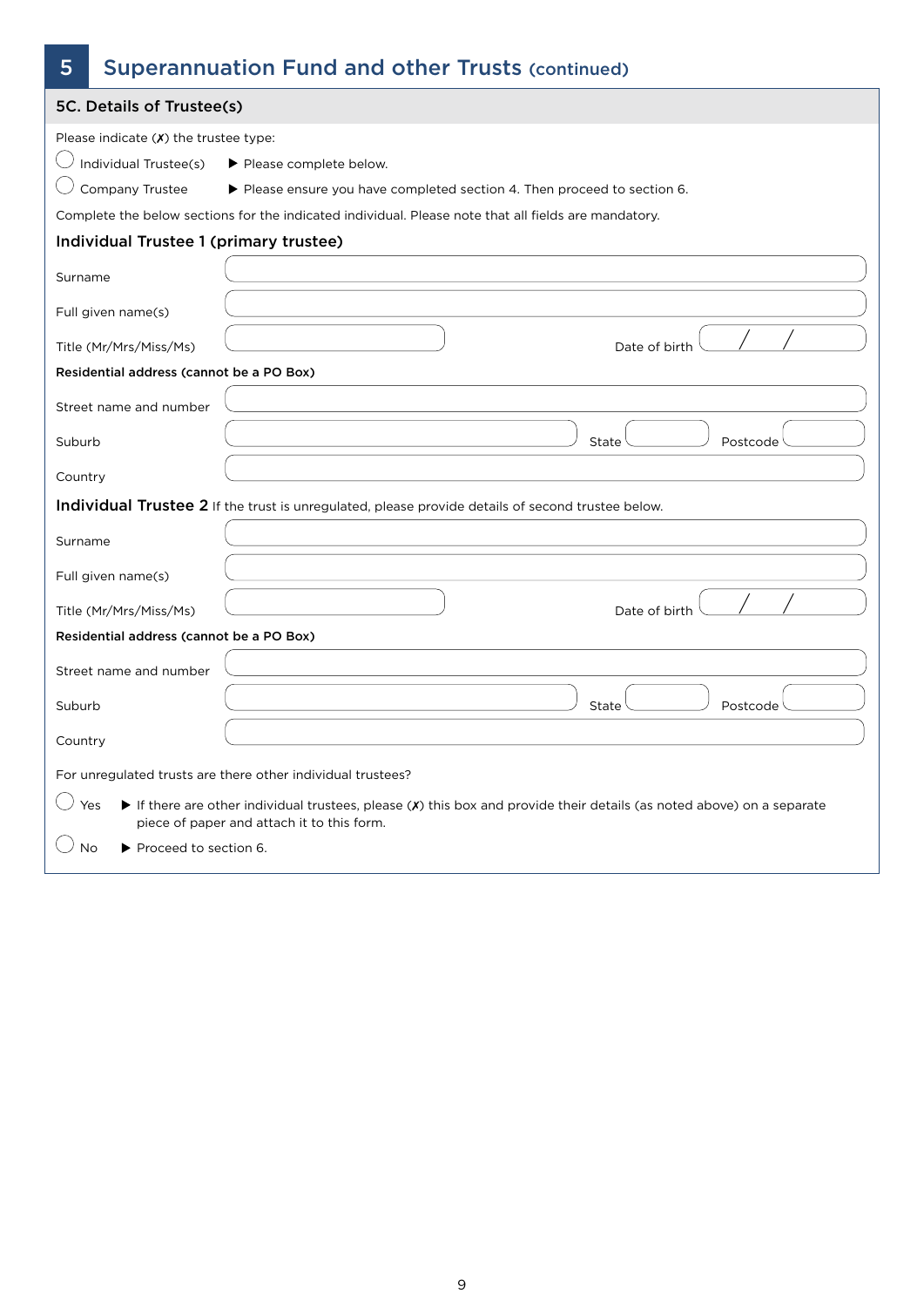# 6 Other individuals controlling the entity

| Only complete this section if you were required to complete sections 4B and 4C (as a company or company trustee) or sections 5B<br>and 5C (as an unregulated trust). |                                                                                                                                        |
|----------------------------------------------------------------------------------------------------------------------------------------------------------------------|----------------------------------------------------------------------------------------------------------------------------------------|
| Are there any individuals exercising control over your entity other than those already listed in sections 4 and 5 of this form?                                      |                                                                                                                                        |
| If your entity is a Trust with Company Trustee, consider both the Trust and the Company Trustee when answering this question.                                        |                                                                                                                                        |
| Yes<br>Please provide their details below.                                                                                                                           |                                                                                                                                        |
| ▶ Proceed to section 7.<br><b>No</b>                                                                                                                                 |                                                                                                                                        |
| <b>Individual 1</b>                                                                                                                                                  | <b>Individual 2</b>                                                                                                                    |
| Capacity / Role                                                                                                                                                      | Capacity / Role                                                                                                                        |
| Surname                                                                                                                                                              | Surname                                                                                                                                |
| Full given name(s)                                                                                                                                                   | Full given name(s)                                                                                                                     |
| Title                                                                                                                                                                | Title                                                                                                                                  |
| Date of birth                                                                                                                                                        | Date of birth                                                                                                                          |
| <b>Residential address</b><br>(cannot be PO Box)                                                                                                                     | Residential address<br>(cannot be PO Box)                                                                                              |
|                                                                                                                                                                      |                                                                                                                                        |
| and residential addresses on a separate piece of paper.                                                                                                              | If there are more individuals controlling the entity, please select $(X)$ this box and provide their roles, full names, dates of birth |

### 7 Source of funds (Required)

| Please indicate $(X)$ the source of funds being invested.                                                                                                                         |  |
|-----------------------------------------------------------------------------------------------------------------------------------------------------------------------------------|--|
| $\overline{\bigcirc}$ Income from employment - regular and/or bonus $\overline{\bigcirc}$ Investment income (e.g. rent, dividends, pension) $\overline{\bigcirc}$ Business income |  |
| $\bigcirc$ One-off payment (e.g. matured investment, court settlement, redundancy, inheritance) $\bigcirc$ Sale of assets (e.g. shares, property)                                 |  |
| $\overline{\bigcirc}$ Windfall (e.g. gift, lottery winnings) $\overline{\bigcirc}$ Borrowed funds $\overline{\bigcirc}$ Charitable donations                                      |  |

### 8 Payment of initial investment amount

Please indicate (X) how you will make your payment of the initial investment amount by selecting one of the following:

 $\bigcirc$  Direct debit  $\blacktriangleright$  Please ensure you also complete section 9.

 $\bigcirc$  Cheque  $\blacktriangleright$  Make the cheque payable to 'Fidante Partners <name of investor(s)>' and attach it to this form.

 $\bigcirc$  Electronic funds transfer  $\blacktriangleright$  The bank account to transfer funds is listed in sections 20A and 20B. Transfer your funds, with your investor name as reference, at the same time as posting your application to ensure there are no delays in opening your account.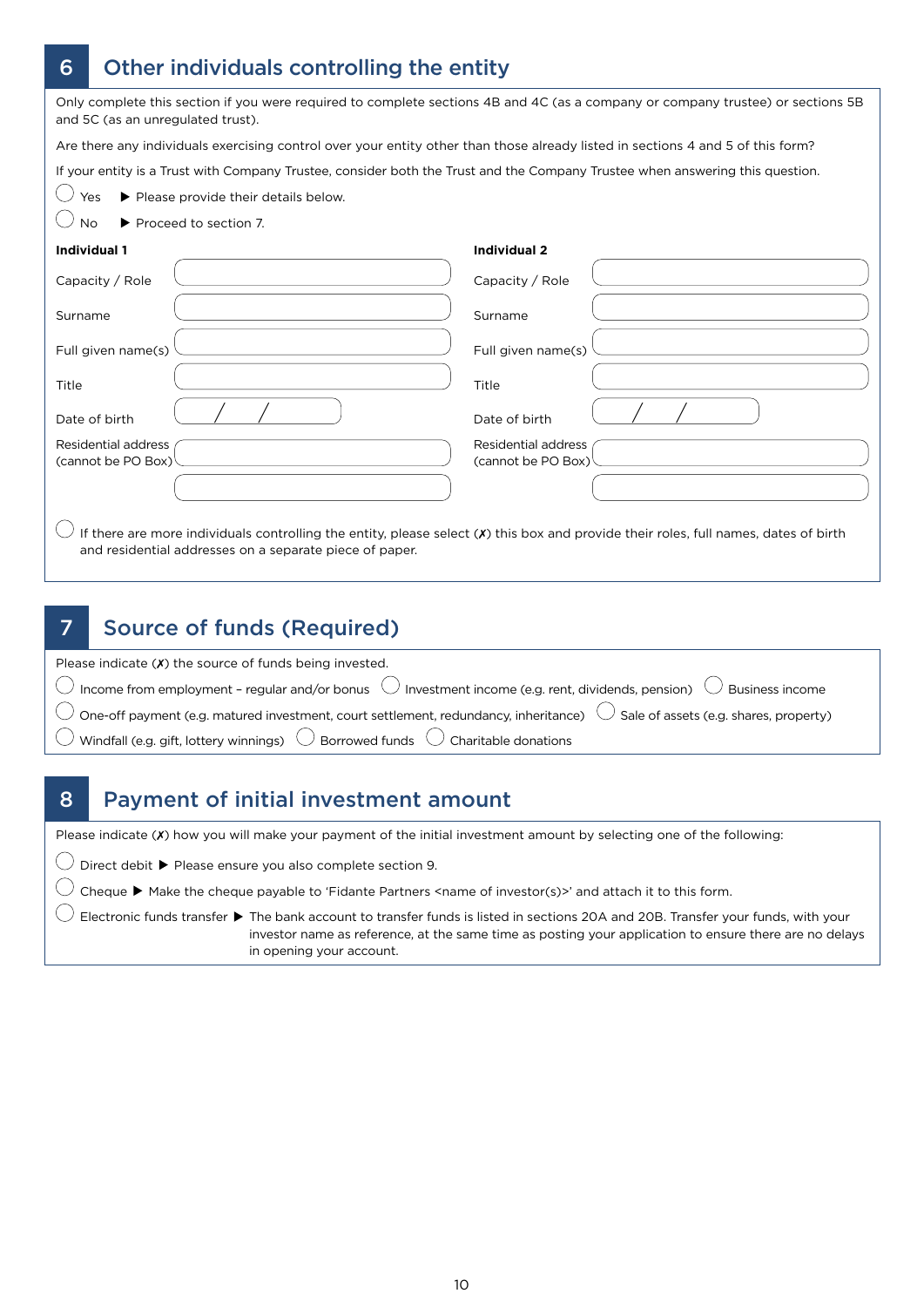# 9 Nominated bank account (must be an Australian financial institution)

If you are making your investment via direct debit, please provide details of the bank account you wish us to debit. Please indicate  $(X)$  the nominated bank account.

 $\bigcirc$  Please use existing bank account on file.

 $\bigcirc$  Please use bank account provided below.

Unless requested otherwise, this will also be the bank account we credit any withdrawal proceeds and/or distributions if you requested these to be paid to you and not reinvested. Please note, if you make a withdrawal within the first three months of making your investment, we will only pay the withdrawal proceeds to the account that was debited when making the investment. The nominated account must be in the name of the investor and all investors must sign this section. By providing your nominated account

details in this section you authorise Fidante Partners to use these details for all future transaction requests that you make until notice is provided otherwise. For additional investments, a nomination in this section overrides any previous nominations.

| Financial institution |                                                                                                                                                                                                                                                                                                                                                                                                                                                                                                                |
|-----------------------|----------------------------------------------------------------------------------------------------------------------------------------------------------------------------------------------------------------------------------------------------------------------------------------------------------------------------------------------------------------------------------------------------------------------------------------------------------------------------------------------------------------|
| <b>Branch</b>         |                                                                                                                                                                                                                                                                                                                                                                                                                                                                                                                |
| Account name          |                                                                                                                                                                                                                                                                                                                                                                                                                                                                                                                |
| Branch number (BSB)   | Account number                                                                                                                                                                                                                                                                                                                                                                                                                                                                                                 |
|                       | I/We request Fidante Partners Limited (ABN 94 002 835 592, AFSL 234668) (User ID No. 216559) and/or Fidante Partners Services Limited<br>(ABN 44 119 605 373, AFSL 320505) (User ID No. 409056) (Fidante Partners), until further written notice is given to Fidante Partners from<br>me/us, to debit my/our account described on the previous page, any amounts which Fidante Partners may direct debit or charge me/us<br>through the Bulk Electronic Clearing System. I/We understand and acknowledge that: |
|                       |                                                                                                                                                                                                                                                                                                                                                                                                                                                                                                                |

- 1. the bank/financial institution may, in its absolute discretion, determine the order of priority of payment by it of any monies pursuant to this request or any authority or mandate, and at any time by notice in writing to me/us, terminate this request as to future debits.
- 2. Fidante Partners may, by prior arrangement and notice to me/us, vary the amount or frequency of future debits;
- 3. the bank/financial institution will provide to me/us upon request general descriptive information of the kind referred to in sections 13.1 and 13.2 of the Code of Banking Practice, concerning the operation of accounts, banking facilities and cheques;
- 4. the information which I/we have provided on this form is accurate and not misleading and I am/we are aware that Fidante Partners is relying on it;
- 5. this direct debit arrangement is governed by the terms of the Bulk Electronic Clearing System Procedures and the Direct Debit Request Service Agreement (available on our website) which I/we have read and agreed to; and
- 6. should the bank/financial institution charge any fees/charges related to this direct debit authorisation (including a withdrawal or dishonour fee), I/we will be responsible for such fees/charges.

|  |  | Bank account signatory 1 |  |
|--|--|--------------------------|--|
|--|--|--------------------------|--|

#### Bank account signatory 2

| Signature     | Signature     |  |
|---------------|---------------|--|
| Date          | Date          |  |
| Surname       | Surname       |  |
| Given name(s) | Given name(s) |  |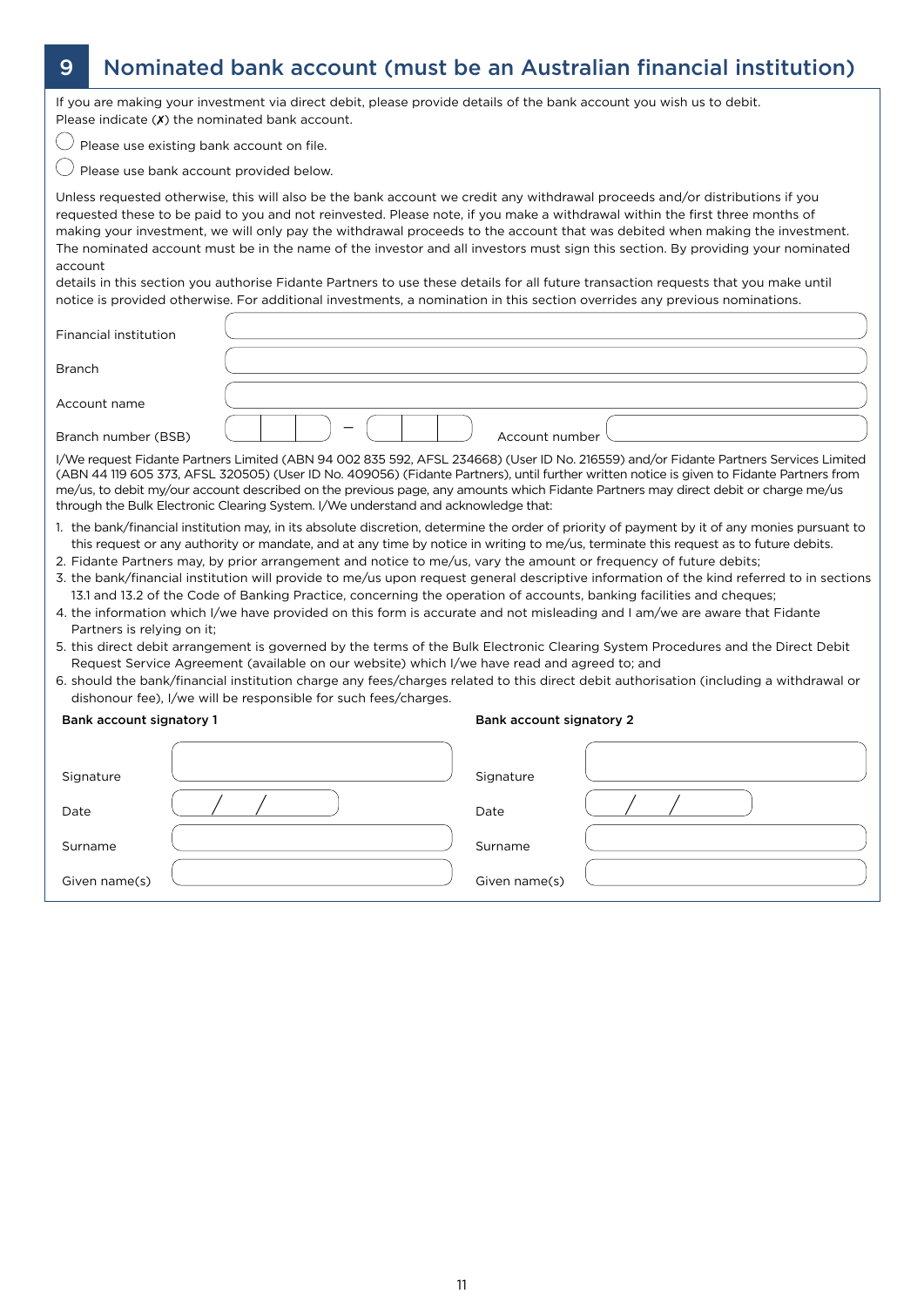# 10 Investment and distribution method

Please write the full fund name, fund code, investment amount, regular savings plan (if applicable) and distribution options. Refer to section 20 for the listing of funds, fund codes and minimum initial investment amounts.

|                                                                                                                       |                     | Investment amount                                           |                                                      |          | <b>Distribution options</b><br>(select $(X)$ one option per<br>$fund)^3$ |
|-----------------------------------------------------------------------------------------------------------------------|---------------------|-------------------------------------------------------------|------------------------------------------------------|----------|--------------------------------------------------------------------------|
| <b>Fund Name</b>                                                                                                      | <b>Fund</b><br>Code | (subject to the minimum<br>initial investment) <sup>1</sup> | Regular savings plan <sup>2</sup><br>(if applicable) | Reinvest | Cash<br>payment                                                          |
|                                                                                                                       |                     | \$                                                          | $\mathfrak{S}$                                       |          |                                                                          |
|                                                                                                                       |                     | $\,$                                                        | $\frac{1}{2}$                                        |          |                                                                          |
|                                                                                                                       |                     | $\,$                                                        | $\frac{1}{2}$                                        |          |                                                                          |
|                                                                                                                       |                     | $\,$                                                        | $\frac{1}{2}$                                        |          |                                                                          |
|                                                                                                                       |                     | $\,$                                                        | $\mathfrak{P}$                                       |          |                                                                          |
|                                                                                                                       |                     | $\,$                                                        | $\frac{1}{2}$                                        |          |                                                                          |
|                                                                                                                       |                     | $\,$                                                        | $\mathfrak{P}$                                       |          |                                                                          |
|                                                                                                                       |                     | $\,$                                                        | $\frac{1}{2}$                                        |          |                                                                          |
| <sup>1</sup> The minimum initial investment is listed in section 18 or \$1,000 when a Regular Savings Plan is set up. |                     |                                                             |                                                      |          |                                                                          |

1 The minimum initial investment is listed in section 18 or \$1,000 when a Regular Savings Plan is set up.

2 The Regular Savings Plan enables you to invest in the Fund each month via direct debit from a nominated bank account. The minimum is \$100 per month. 3 Nominate one distribution option per fund if applicable. If no nomination is made, distributions will be automatically re-invested.

Fidante Partners may, in its absolute discretion, refuse any application for units. Persons external to Fidante Partners or other entities who market Fidante Partners products are not agents of Fidante Partners but are independent investment advisers. Fidante Partners will not be bound by representations or statements which are not contained in information disseminated by Fidante Partners. Application monies paid by cheques from investment advisers will only be accepted if drawn from a trust account maintained in accordance with the Corporations Act 2001 (Cth).

# 11 Target Market Determination

From 5 October 2021, before investing in a Fund, investors should ensure they meet the description of the Fund's Target Market as outlined in its Target Market Determination (TMD). TMDs for each Fund are available from your financial adviser, our Investor Services team or fidante.com.au.

### 11A. Adviser use only

#### This question is for financial advisers only. If you do not have an adviser, please complete Section 11B.

This application is necessary to implement the personal advice I have given to the applicant in relation to the acquisition of units in the Fund. I have considered the TMD for the Fund and consider that the to the acquisition of units in the Fund. I have considered the TMD for the Fund and consider that the  $\bigcirc$  yes  $\bigcirc$  No

#### If you answered YES, please proceed to Section 12 of the application form. If you answered NO, please complete question below.

#### Please only complete this question if you answered NO to question above.

Please provide the reason(s) why you consider the product is still appropriate for the applicant based on their objectives, financial situation and needs.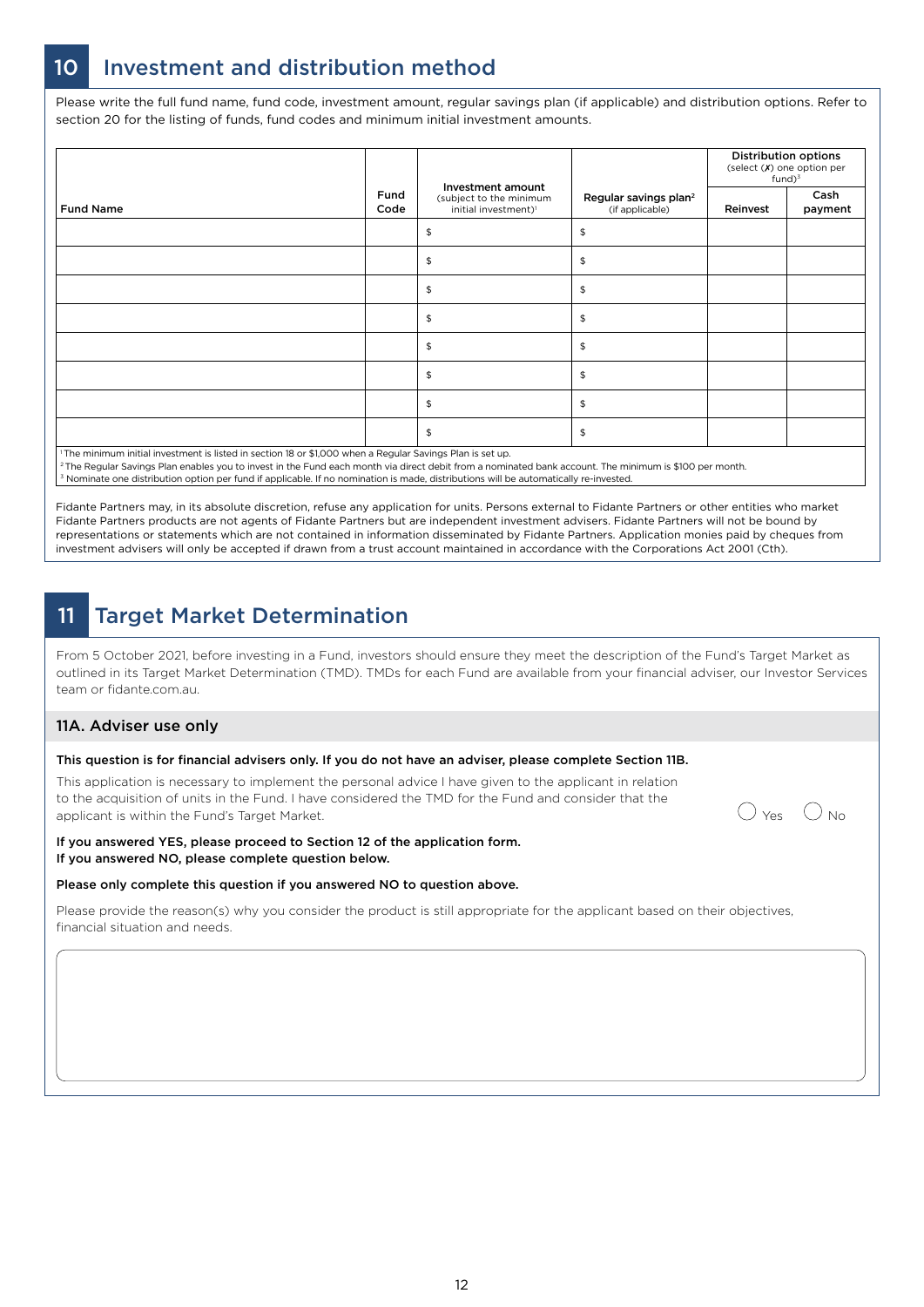### 11 Target Market Determination (continued)

### 11B. Non-Adviser use only

#### Please only complete this section if you don't have an Adviser.

- 1. I have considered the TMD for the Fund and confirm the Fund's Target Market aligns with my objectives, Financial situation and needs.  $\bigcirc$  No No.  $\bigcirc$  and and committed randomary calged named angles matrixly objectives,  $\bigcirc$  Yes  $\bigcirc$  No.
- 2. I have read and understood the TMD and PDS of the Fund and confirm the features of the Fund as I have read and understood the TMD and PDS of the Fund and confirm the features of the Fund as<br>described in the TMD and PDS aligns with my objectives, financial situation and needs.  $\bigcirc$  Yes  $\bigcirc$  No
- 3. I confirm I am not investing more of my portfolio into this Fund than what is recommended in the TMD of the Fund (i.e. Small Allocation – no more than 25% of my total investible assets; Core Allocation – up to 75% of my total investible assets; or Standalone Allocation – part or majority (up to 100%) of  $-$  up to 73% of my total investible assets, or standalone Allocation – part or majority (up to 100%) or  $\bigcirc$  Yes  $\bigcirc$  No No
- 4. I confirm I am comfortable with holding my investment for at least the recommended investment
- I confirm I am comfortable with holding my investment for at least the recommended investment<br>timeframe as outlined in the TMD and PDS of the Fund.<br>I confirm that my risk/return profile when making this investment is cons 5. I confirm that my risk/return profile when making this investment is consistent with the risk/return profile for the Fund as outlined in the TMD.
- 6. I confirm I am comfortable with when I can make withdrawals from the Fund as outlined in the PDS of the Fund.  $\hspace{.1cm}$   $\hspace{.1cm}$   $\hspace{.1cm}$   $\hspace{.1cm}$   $\hspace{.1cm}$   $\hspace{.1cm}$   $\hspace{.1cm}$   $\hspace{.1cm}$   $\hspace{.1cm}$   $\hspace{.1cm}$   $\hspace{.1cm}$   $\hspace{.1cm}$   $\hspace{.1cm}$   $\hspace{.1cm}$   $\hspace{.1cm}$   $\hspace{.1cm}$   $\hspace{.1cm}$   $\hspace{.1cm}$   $\hspace{.1cm}$

If you do not understand the TMD of the Fund or need further information before proceeding with your investment, please call us on 13 51 53.

If you do not have an adviser and answered NO to any of the questions above, we may call you to confirm additional details before deciding whether to process your investment.

### 12 Additional information

Complete this section if any of the below conditions apply to your entity:

| • Any of the individuals listed on this form have their residential address or tax residency outside Australia or New Zealand; or<br>от простояния в последний пример, последний пример, последний состоянии просто простоянии просто просто просто |  |
|-----------------------------------------------------------------------------------------------------------------------------------------------------------------------------------------------------------------------------------------------------|--|
|-----------------------------------------------------------------------------------------------------------------------------------------------------------------------------------------------------------------------------------------------------|--|

- Entity is investing \$1m or more; or
- Entity is a charity, aid organisation, foundation or a not-for-profit organisaton.

| Purpose or activities of the entity<br>Date of formation                                                                                       |
|------------------------------------------------------------------------------------------------------------------------------------------------|
| Select primary source of the overall wealth of the entity                                                                                      |
| Investment income (e.g. rent, dividends)<br><b>Business income</b>                                                                             |
| One-off payment (e.g. matured investment, court settlement, redundancy, inheritance)<br>$\theta$ Sale of assets (e.g. shares, property)        |
| Charitable donations<br>Borrowed funds                                                                                                         |
| Select primary source of the overall wealth of all individuals listed in this application form. You may select multiple options that<br>apply. |
| Income from employment - regular and/or bonus $\bigcirc$ Investment income (e.g. rent, dividends, pension)                                     |
| Business income One-off payment (e.g. matured investment, court settlement, redundancy, inheritance)                                           |
| Sale of assets (e.g. shares, property) $\cup$ Windfall (e.g. gift, lottery winnings)<br><b>Borrowed funds</b>                                  |
| Government benefits (e.g. family tax benefits)                                                                                                 |
| Is your entity a charity, aid organisation, foundation or a not-for-profit organisation?                                                       |
| ▶ Does it provide financial or other support to recipients overseas?<br>Yes                                                                    |
| ▶ Please list destination countries<br>Yes<br><b>No</b>                                                                                        |
| No                                                                                                                                             |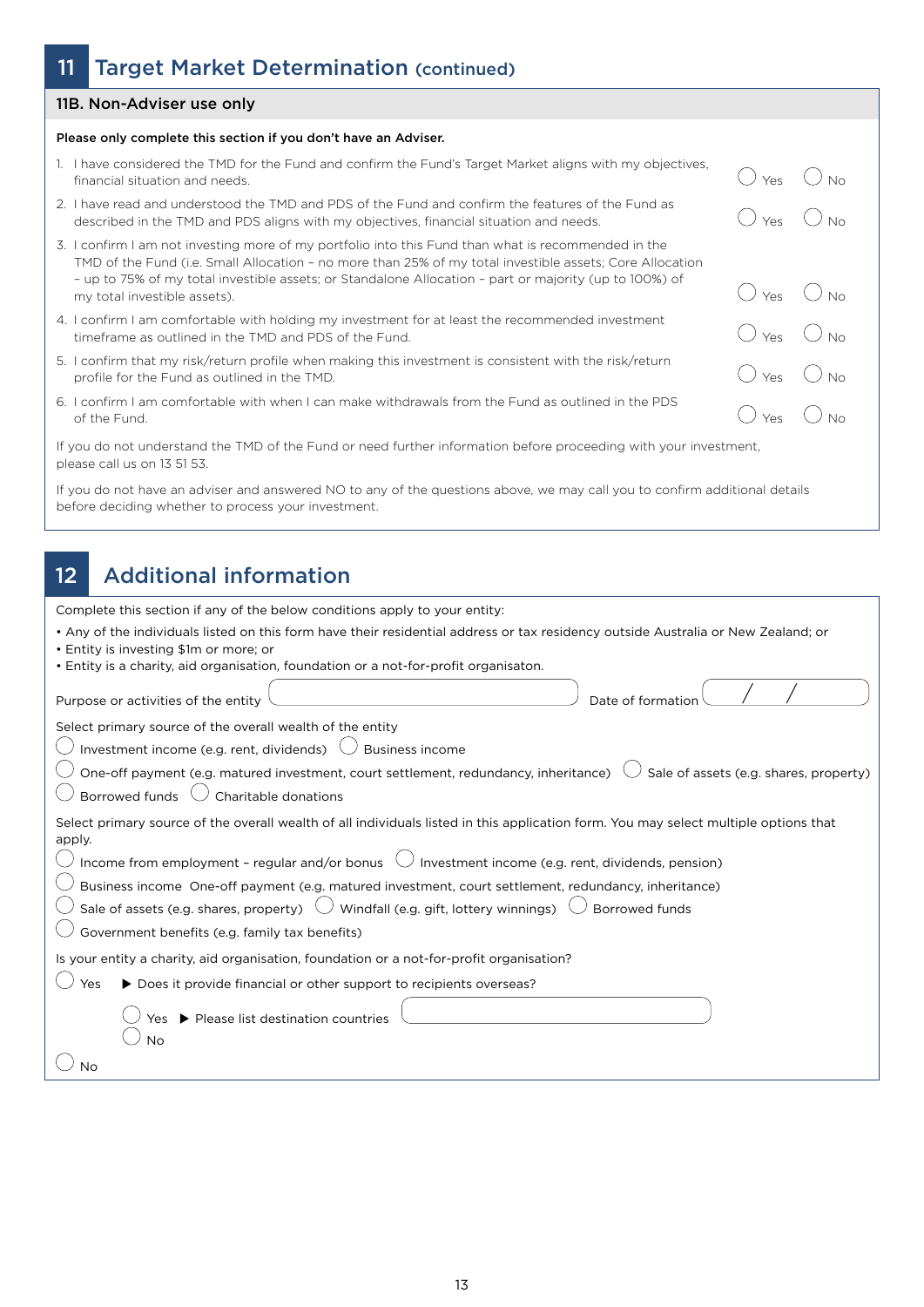# 13 Annual Report

A copy of the annual report for the Fund(s) will be provided on the Fidante Partners website fidante.com.au.

 $\bigcirc$  Please cross (X) this box if you wish to receive a paper copy of the annual report(s) for the Fund(s) in which you are invested. If you choose to have an annual report mailed to you, it will be mailed to the address provided in section 3 or your current address on file for existing investors.

### 14 Wholesale investor Status

This section is only required for investments into the Bentham Global Opportunities Fund – Class I.

 $\bigcirc$  By crossing (X) the box, I/we confirm that I am a/we are Wholesale Investor(s) as defined under Chapter 7 of the Corporations Act 2001 (Cth) and I/we have attached a Wholesale Client Certificate to support this statement.

#### I/we confirm that:

- as a wholesale investor, I am investing at least \$500,000 or I am investing under \$500,000 and have a wholesale client certificate from an accountant confirming I meet the general wholesale test for assets and/or income.
- the Wholesale Client Certificate is not more than two years old;
- if the Wholesale Client Certificate is for a self-managed superannuation fund, it certifies the wholesale status of any individual controlling the fund.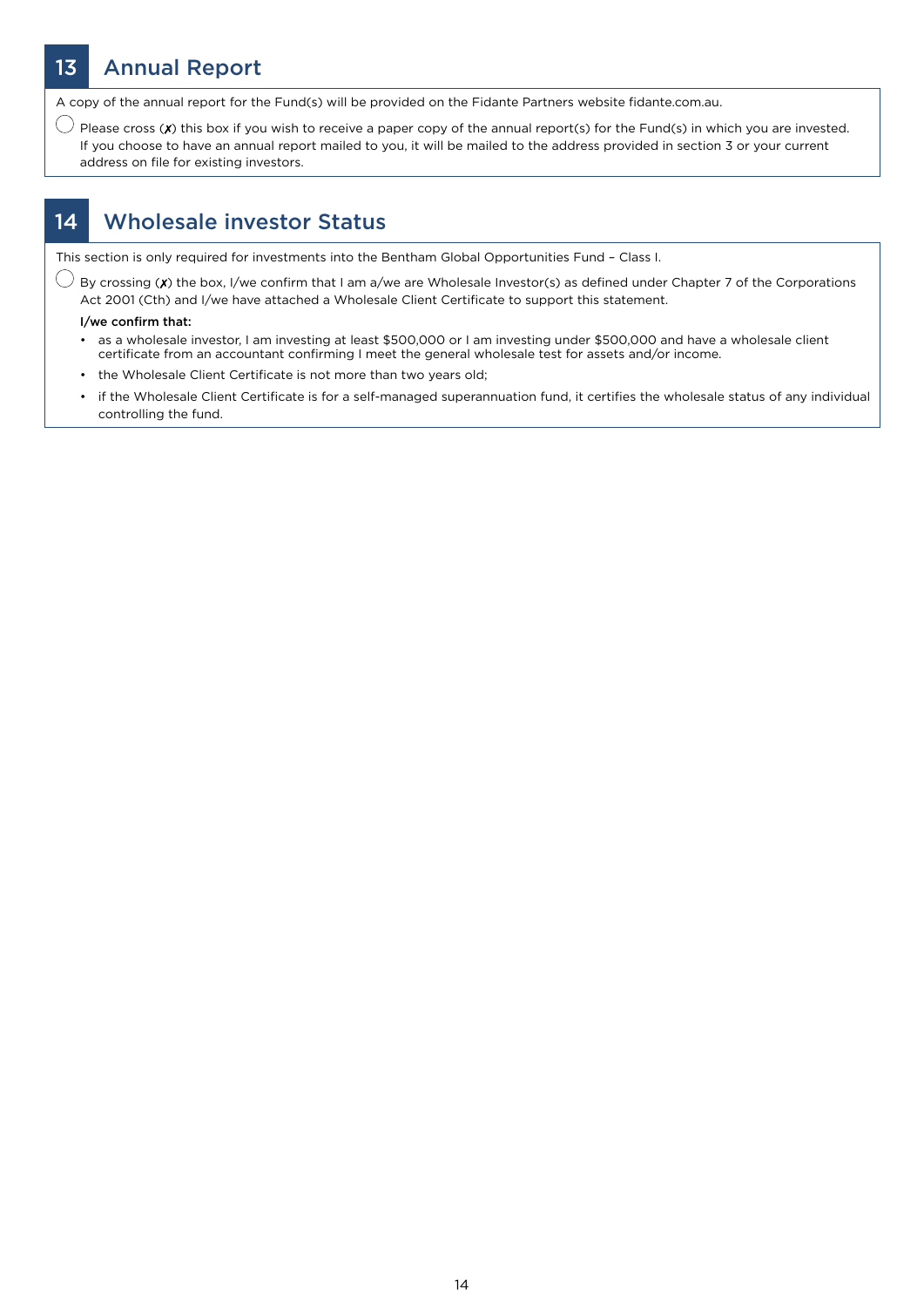# 15 Global Tax Reporting Requirements (CRS/FATCA)

| Information about investors that are foreign tax residents must be reported to the Australian Taxation Office (ATO) in accordance<br>with international tax reporting standards and laws to which Australia is subject. These include the OECD Common Reporting<br>Standard (CRS) and United States Foreign Account Tax Compliance Act (FATCA). If you require further information on Australia's<br>obligations under CRS or FATCA, please visit the ATO website www.ato.com.au.<br>You do not need to complete this section if you are an Australian Superannuation Fund. |
|-----------------------------------------------------------------------------------------------------------------------------------------------------------------------------------------------------------------------------------------------------------------------------------------------------------------------------------------------------------------------------------------------------------------------------------------------------------------------------------------------------------------------------------------------------------------------------|
| 15A. Entity Type                                                                                                                                                                                                                                                                                                                                                                                                                                                                                                                                                            |
| Select the appropriate entity type from one of the 4 options below and provide requested information.                                                                                                                                                                                                                                                                                                                                                                                                                                                                       |
| A Financial Institution (A custodial or depository institution, an investment entity or specified insurance company for FATCA/<br>CRS purposes)                                                                                                                                                                                                                                                                                                                                                                                                                             |
| Provide the entity's Global Intermediary Identification Number (GIIN), if applicable                                                                                                                                                                                                                                                                                                                                                                                                                                                                                        |
| If the entity is a Financial Institution but does not have a GIIN, provide its FATCA status (select one)                                                                                                                                                                                                                                                                                                                                                                                                                                                                    |
| Deemed Compliant Financial Institution                                                                                                                                                                                                                                                                                                                                                                                                                                                                                                                                      |
| <b>Excepted Financial Institution</b>                                                                                                                                                                                                                                                                                                                                                                                                                                                                                                                                       |
| <b>Exempt Beneficial Owner</b>                                                                                                                                                                                                                                                                                                                                                                                                                                                                                                                                              |
| Non Reporting IGA Financial Institution                                                                                                                                                                                                                                                                                                                                                                                                                                                                                                                                     |
| (If the Entity is a Trustee- Documented trust, provide the Trustee's GIIN)                                                                                                                                                                                                                                                                                                                                                                                                                                                                                                  |
| Non participating Financial Institution                                                                                                                                                                                                                                                                                                                                                                                                                                                                                                                                     |
| <b>US Financial Institution</b>                                                                                                                                                                                                                                                                                                                                                                                                                                                                                                                                             |
| Other (Describe the Company's FATCA status in the box provided)                                                                                                                                                                                                                                                                                                                                                                                                                                                                                                             |
| Please answer the question below for all Financial Institutions                                                                                                                                                                                                                                                                                                                                                                                                                                                                                                             |
| Is the Financial Institution an Investment Entity located in a Non-Participating CRS Jurisdiction and managed by another<br>Financial Institution?                                                                                                                                                                                                                                                                                                                                                                                                                          |
| Yes ▶ Please proceed to section 15B (Foreign Controlling Persons).                                                                                                                                                                                                                                                                                                                                                                                                                                                                                                          |
| No ▶ Proceed to section 16.                                                                                                                                                                                                                                                                                                                                                                                                                                                                                                                                                 |
| Public Listed Company, Majority Owned Subsidiary of a Public Listed Company, Governmental Entity, International<br>$2 \angle$<br>Organisation, Central Bank, an Australian Registered Charity or Deceased Estate.<br>Proceed to section 16.                                                                                                                                                                                                                                                                                                                                 |
| $3.$ A Foreign Charity or an Active Non-Financial Entity (NFE) (Active NFEs include entities where, during the previous reporting<br>period, less than 50% of their gross income was passive income (e.g. dividends, interests and royalties) and less than 50% of<br>assets held produced passive income.                                                                                                                                                                                                                                                                  |
| For other types of Active NFEs, refer to section VIII in the Annexure of the OECD 'Standard for Automatic Exchange of<br>Financial Account Information' at www.oecd.org.)                                                                                                                                                                                                                                                                                                                                                                                                   |
| If the entity is a Foreign Charity or an Active NFE, please proceed to section 15C (Country of Tax Residency).                                                                                                                                                                                                                                                                                                                                                                                                                                                              |
| Other (Entities that are not previously listed - Passive Non-Financial Entities)<br>$\mathbf{4}$ .<br>Please proceed to section 15B (Foreign Controlling Persons).                                                                                                                                                                                                                                                                                                                                                                                                          |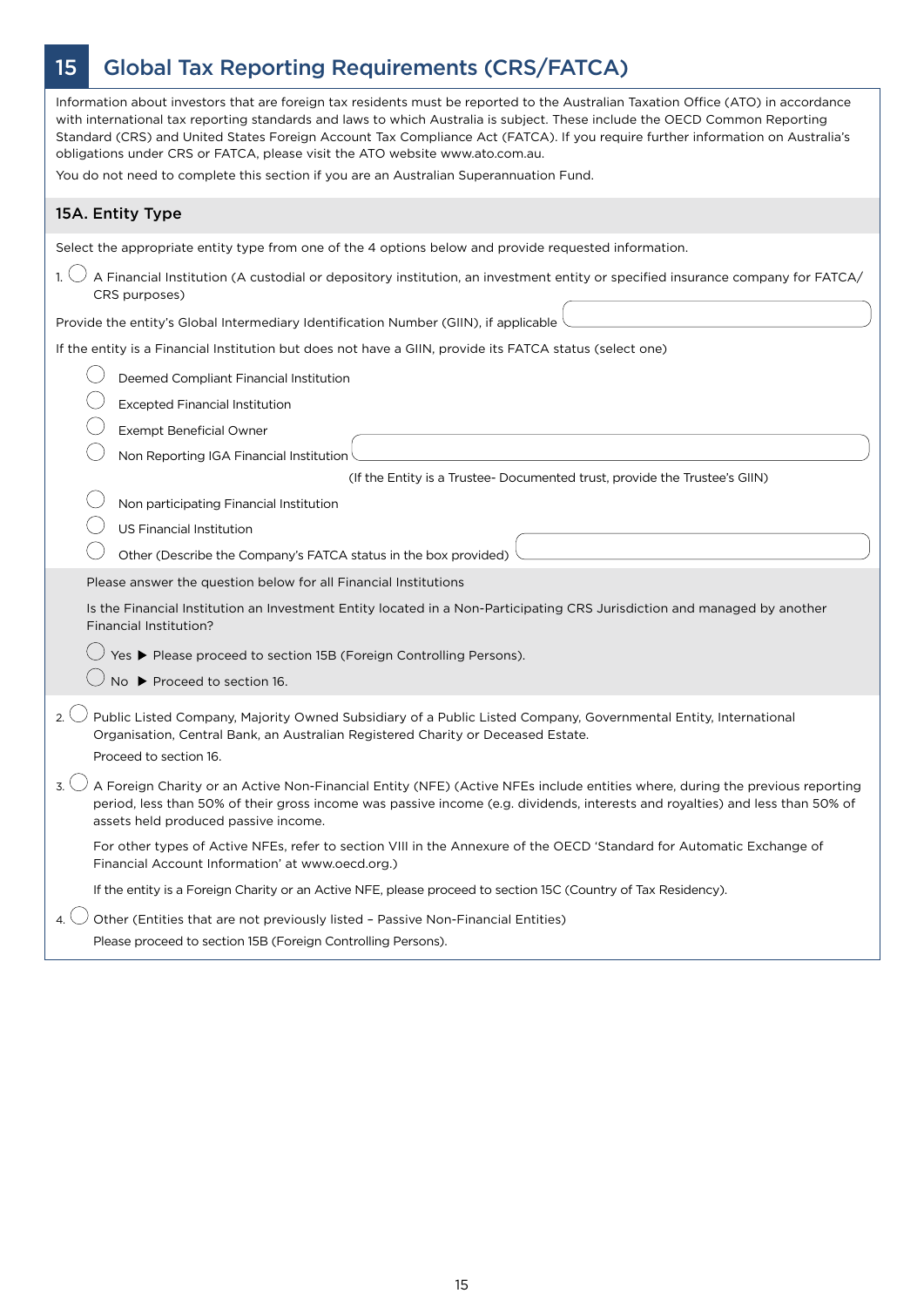### 15 Global Tax Reporting Requirements (CRS/FATCA) (continued)

### 15B. Foreign Controlling Persons

Tax Residency rules differ by country. Whether an individual is a tax resident of a particular country is often (but not always) based on the amount of time a person spends in a country, the location of a person's residence or place of work. For the US, tax residency can be as a result of citizenship or residency.

Are any of the individuals listed in the application form (as directors, substantial shareholders, trustees, trust settlors or trust beneficiaries) tax residents of countries other than Australia?

 $\bigcirc$  Yes  $\blacktriangleright$  Please provide each individual's full name, country of tax residence and tax identification number (TIN) or an equivalent below. Please include multiple countries and TINs, if applicable.

 $\bigcirc$  No  $\blacktriangleright$  Proceed to 15C.

A TIN is the number assigned by each country for the purposes of administering tax laws. This is the equivalent of a Tax File Number in Australia or a Social Security Number in the US. If a TIN is not provided, please list one of the three reasons specified (A, B or C) for not providing a TIN.

#### **Individual 1**

| Full name                                                         |                                                                                                                                                                                                                                  |  |
|-------------------------------------------------------------------|----------------------------------------------------------------------------------------------------------------------------------------------------------------------------------------------------------------------------------|--|
| Country 1                                                         | If no TIN, list reason A, B or C $\bigcirc$<br><b>TIN</b>                                                                                                                                                                        |  |
| Country 2                                                         | If no TIN, list reason A, B or C $\bigcirc$<br><b>TIN</b>                                                                                                                                                                        |  |
| Country 3                                                         | If no TIN, list reason A, B or C $\bigcirc$<br><b>TIN</b>                                                                                                                                                                        |  |
| <b>Individual 2</b>                                               |                                                                                                                                                                                                                                  |  |
| Full name                                                         |                                                                                                                                                                                                                                  |  |
| Country 1                                                         | f no TIN, list reason A, B or C $\bigcirc$<br><b>TIN</b>                                                                                                                                                                         |  |
| Country 2                                                         | If no TIN, list reason A, B or C $\bigcirc$<br><b>TIN</b>                                                                                                                                                                        |  |
| Country 3                                                         | If no TIN, list reason A, B or C $\bigcirc$<br><b>TIN</b>                                                                                                                                                                        |  |
| <b>Individual 3</b>                                               |                                                                                                                                                                                                                                  |  |
| Full name                                                         |                                                                                                                                                                                                                                  |  |
| Country 1                                                         | If no TIN, list reason A, B or C $\bigcirc$<br><b>TIN</b>                                                                                                                                                                        |  |
| Country 2                                                         | If no TIN, list reason A, B or C $\bigcirc$<br><b>TIN</b>                                                                                                                                                                        |  |
| Country 3                                                         | If no TIN, list reason A, B or C $\bigcirc$<br><b>TIN</b>                                                                                                                                                                        |  |
| <b>Reason B</b> - I have not been issued with a TIN.              | Reason A - The country of tax residency does not issue TINs to tax residents.<br>Reason C - The country of tax residency does not require the TIN to be disclosed.                                                               |  |
| 15C. Country of tax residency for entity                          |                                                                                                                                                                                                                                  |  |
|                                                                   | Is the entity a tax resident of a country other than Australia?                                                                                                                                                                  |  |
|                                                                   | Yes ▶ Please provide the entity's country of tax residence and tax identification number (TIN) or equivalent below. If the entity<br>is a tax resident of more than one other country, please list all relevant countries below. |  |
| 1. Country                                                        | If no TIN, list reason A, B or C $\bigcirc$<br>TIN                                                                                                                                                                               |  |
| 2. Country                                                        | If no TIN. list reason A. B or C<br><b>TIN</b>                                                                                                                                                                                   |  |
| 3. Country                                                        | If no TIN, list reason A, B or C $\bigcirc$<br><b>TIN</b>                                                                                                                                                                        |  |
| 4. Country                                                        | If no TIN, list reason A, B or C $\bigcirc$<br><b>TIN</b>                                                                                                                                                                        |  |
| <b>Reason B - I have not been issued with a TIN.</b><br><b>No</b> | Reason A - The country of tax residency does not issue TINs to tax residents.<br><b>Reason C</b> - The country of tax residency does not require the TIN to be disclosed.                                                        |  |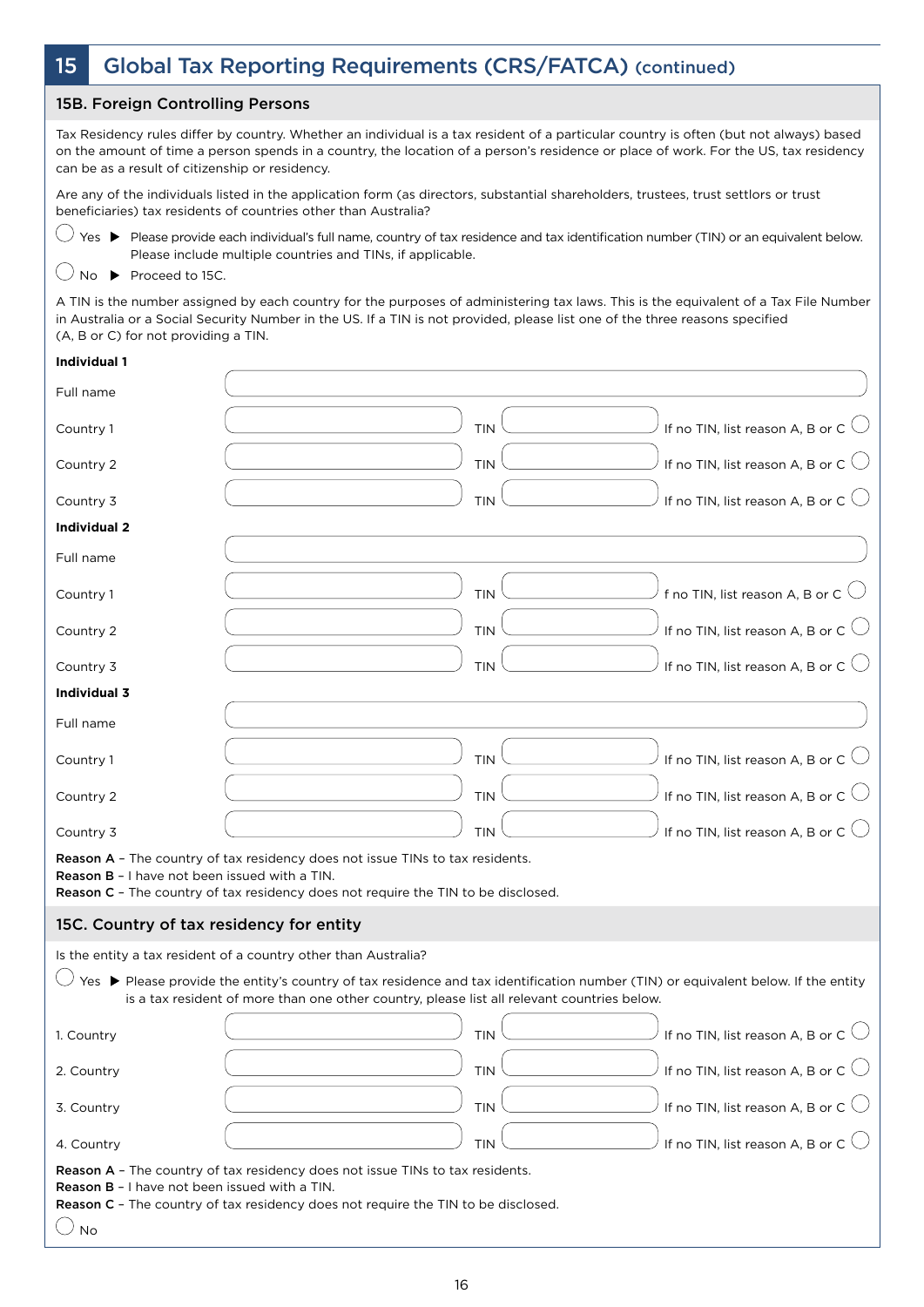# 16 Customer identity verification

If you do not have an existing investment with Fidante Partners, you must complete this section. If you are lodging this application through a financial adviser, they are required to provide us with copies of the identity verification documents. If you are not lodging this application through a financial adviser, you are required to provide us with certified copies of the identity verification documents. Please see below for a list of who can certify the documents.

### Individuals

 $(\ )$ 

- Primary Individual Trustee 1 of unregulated trust if you completed section 5C.
- Second Individual Trustee 2 of unregulated trust if you completed section 5C and are signing this application form.
- Each substantial trust beneficiary of the unregulated trust if you completed section 5B.
- Each substantial shareholder (of company or company trustee) if you completed section 4B.
- Primary/Sole Director and Second Director/Secretary (of company or company trustee) if you completed section 4C.
- Any other controlling individuals listed in section 6.

### Please provide either A or B.

- A. A valid copy of one of the following documents:
	- Australian driver's licence containing your photograph; or
	- Australian passport containing your photograph and signature; or
	- A card issued under an Australian State or Territory law containing your photograph and proof of age.
- B. If one of the above cannot be provided, please provide one document from Group 1 and one document from Group 2 below:

| Group 1                                                                                                                                                                                | Group <sub>2</sub>                                                                                                                                                                                                                                                                                                                                                                                                                                                                                                                                                                                                                                                                                                                                                                                                                                                         |
|----------------------------------------------------------------------------------------------------------------------------------------------------------------------------------------|----------------------------------------------------------------------------------------------------------------------------------------------------------------------------------------------------------------------------------------------------------------------------------------------------------------------------------------------------------------------------------------------------------------------------------------------------------------------------------------------------------------------------------------------------------------------------------------------------------------------------------------------------------------------------------------------------------------------------------------------------------------------------------------------------------------------------------------------------------------------------|
| A copy of one of the following documents:                                                                                                                                              | (The document must contain your full name and current residential<br>address as provided in this application form)                                                                                                                                                                                                                                                                                                                                                                                                                                                                                                                                                                                                                                                                                                                                                         |
| Australian birth certificate or birth extract; or<br>Australian citizenship certificate; or<br>Pension or Health care card issued by<br>Centrelink or Department of Veterans' Affairs. | A copy of one of the following documents issued to you:<br>a notice or bill issued within the preceding three months from<br>a local government body or utilities provider that records the<br>provision of services to you, e.g.:<br>• council rates notice<br>• electricity bill<br>• gas bill<br>• water rates notice<br>• telephone bill<br>• internet services bill<br>a letter or notice issued within the preceding 12 months from a<br>Commonwealth or State/Territory government department that<br>records the provision of financial benefits to you, e.g.:<br>• pension statement<br>• rent assistance statement<br>• mobility allowance statement<br>• utilities allowance statement<br>a letter or notice issued to you within the preceding 12 months<br>from the ATO that records a debt or refund payable by or to you,<br>e.g.<br>• notice of assessment |
|                                                                                                                                                                                        | • payment reminder                                                                                                                                                                                                                                                                                                                                                                                                                                                                                                                                                                                                                                                                                                                                                                                                                                                         |

#### If you are a non-Australian resident and cannot provide A or B, please provide a valid copy of ONE of the following:

 $\bigcup$  foreign passport, or similar travel document bearing your signature and photograph;

national identity card issued by a foreign government that contains your photograph, and either your signature or your unique identifier; or

 $\bigcup$  foreign driver's license that contains your photograph.

#### Please note:

- documents are required to be certified copies of the original;
- documents such as passports, driver's licences and other cards that have an expiry date must not have expired (however, only Australian passports that have expired within the preceding two years may be accepted);
- if any document is in a language other than English, then it must be accompanied by an English translation prepared by an accredited translator; and
- if any document is in a previous name, then it must be accompanied by evidence of the change of name (e.g. a marriage certificate).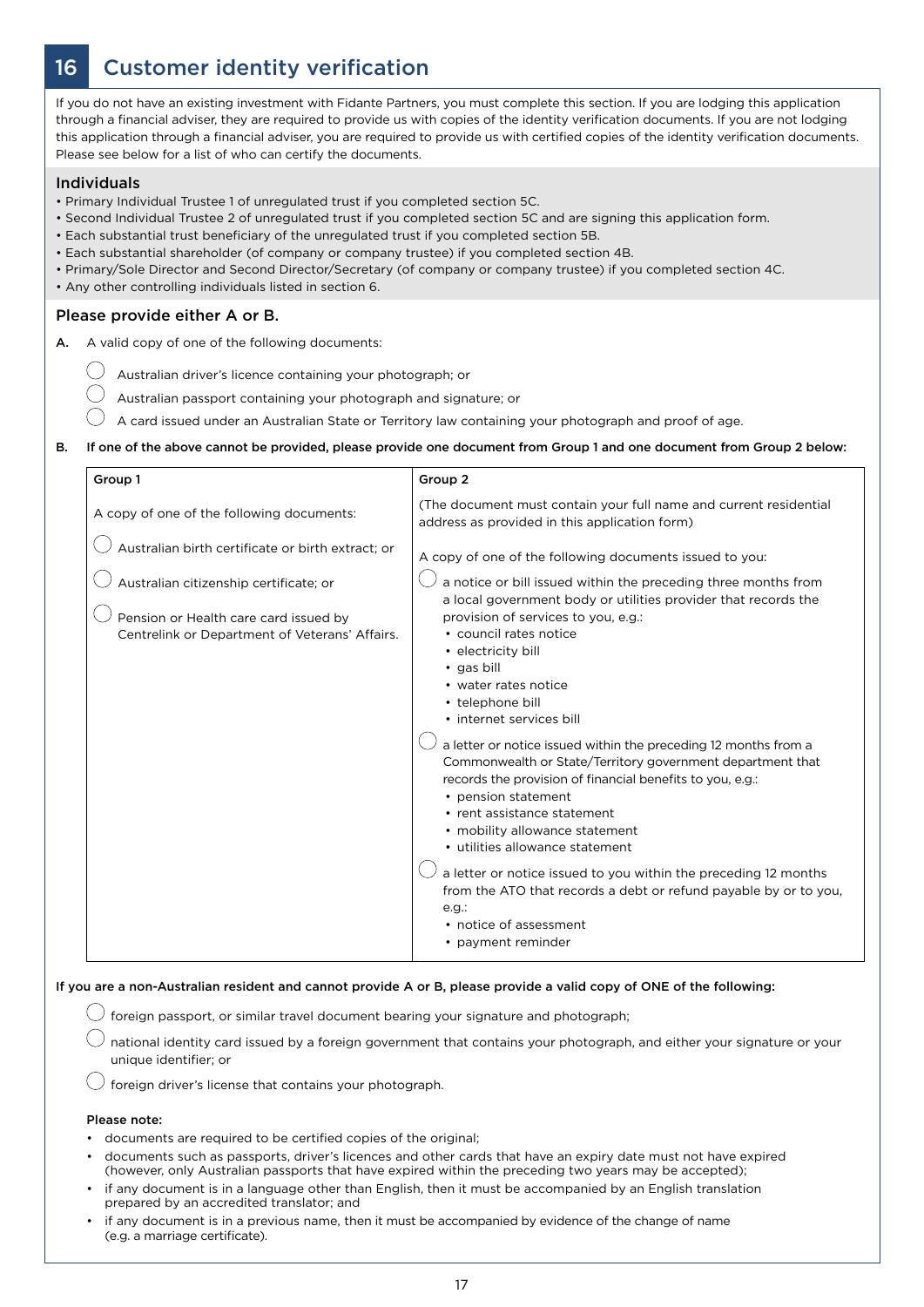# 16 Customer identity verification (continued)

| 16B. Company (including corporate trustees)                                                                                                                                                                                           |                                                                                                                                                                                                                                                                                                                                                                                                                           |
|---------------------------------------------------------------------------------------------------------------------------------------------------------------------------------------------------------------------------------------|---------------------------------------------------------------------------------------------------------------------------------------------------------------------------------------------------------------------------------------------------------------------------------------------------------------------------------------------------------------------------------------------------------------------------|
| For a company acting as trustee, you must also complete section 16C in relation to the Trust.                                                                                                                                         |                                                                                                                                                                                                                                                                                                                                                                                                                           |
| Information required to be verified<br>Please ensure the document(s) you provide confirm(s)<br>the following (A or B):                                                                                                                | <b>Verification options</b><br>Please cross (X) which document(s) you have provided:                                                                                                                                                                                                                                                                                                                                      |
| A. whether the company is:<br>listed; or<br>a majority owned subsidiary of a listed company; or<br>regulated.                                                                                                                         | up-to-date extract from the ASX database (if applicable);<br>or<br>public document issued by the company; or<br>up-to-date extract from the relevant regulator's database<br>(if regulated).                                                                                                                                                                                                                              |
| B. if the company is none of these, the:<br>• full name of the company; and<br>whether the company is registered as a proprietary<br>or a public company; and<br>ACN.                                                                 | certificate of registration issued by ASIC; or<br>up-to-date extract from ASIC database.                                                                                                                                                                                                                                                                                                                                  |
| 16C. Trust                                                                                                                                                                                                                            |                                                                                                                                                                                                                                                                                                                                                                                                                           |
| For an unregulated trust with individual trustee.                                                                                                                                                                                     |                                                                                                                                                                                                                                                                                                                                                                                                                           |
| Information required to be verified<br>Please ensure the document(s) you provide confirm(s)<br>the following:                                                                                                                         | Verification options<br>Please cross (X) which document(s) you have provided:                                                                                                                                                                                                                                                                                                                                             |
| Regulated superannuation fund (incl. SMSF) or other<br>regulated trust (incl. SMSF)<br>full name of Superannuation Fund or Trust; and<br>type of Superannuation Fund or Trust.                                                        | Self Managed Superannuation Funds, registered schemes,<br>other regulated trusts or government superannuation funds<br>up-to-date extract from ATO or APRA (e.g. SMSF or other<br>superannuation fund); or<br>up-to-date extract from ASIC (e.g. registered scheme); or<br>up-to-date extract of the legislation establishing the<br>government superannuation fund sourced from a<br>government website.                 |
| Unregulated trusts<br>full name of Trust;<br>name of Trust settlor.                                                                                                                                                                   | Unregulated trusts<br>provide documentation confirming the existence of the<br>Trust and the name of the settlor (e.g. trust deed<br>or extract of the trust deed).                                                                                                                                                                                                                                                       |
| 16D. Custodial arrangement (if you have met the criteria in section 4D. If the criteria has not been met, please complete sections<br>16A, 16B or 16C as required.                                                                    |                                                                                                                                                                                                                                                                                                                                                                                                                           |
| You you must also complete A in Company verification (see above) with below information.                                                                                                                                              |                                                                                                                                                                                                                                                                                                                                                                                                                           |
| Information required to be verified                                                                                                                                                                                                   | Verification options                                                                                                                                                                                                                                                                                                                                                                                                      |
| • Whether company is listed (including if they are a majority<br>owned subsidiary of a listed company) or regulated<br>Existence of the custodial arrangement;<br>$\bullet$<br>Full name of the custodian; and<br>$\bullet$<br>· ACN. | (Please cross (X) which document(s) you have provided - you<br>must provide A and either B or C).<br>A. Investor guide, PDS or other public document issued<br>by the company confirming the existence of a custodial<br>arrangement; and<br>B. Up to date extract from the ASX database (if listed or a<br>majority owned subsidiary of a listed entity); or<br>C. Up-to-date extract from the ASX database (if listed). |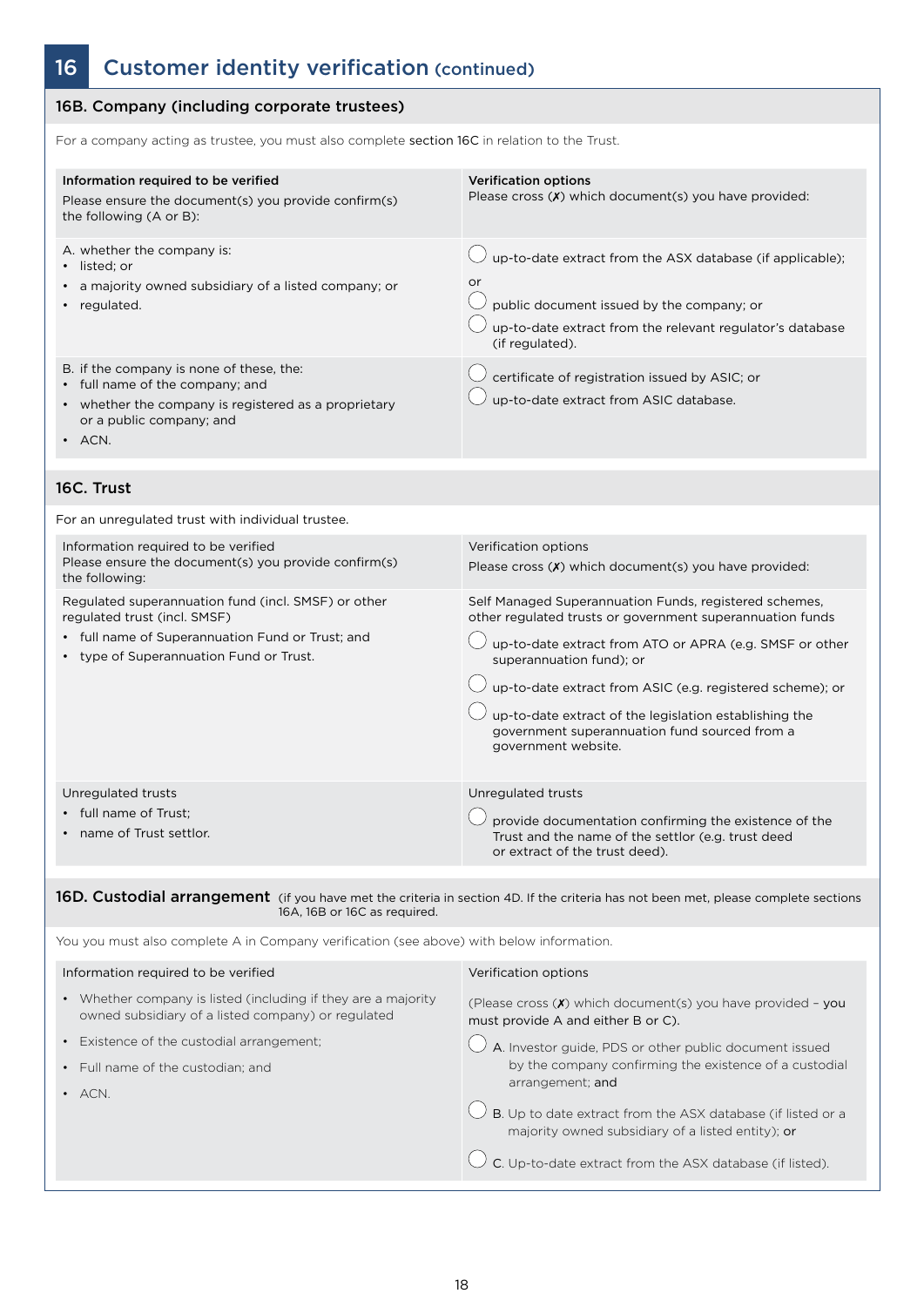### How to certify your documents

A certified copy is a document that has been certified as a true copy of an original document. To certify a document, take the original document and a photocopy to one of the people listed in the categories below and ask them to certify that the photocopy is a true and correct copy of the original document. That person will need to print their name, date and the capacity in which they are signing (e.g. postal agent, Justice of the Peace).

#### Sample wording

I, [full name], a [category of persons listed below], certify that this [name of document] is a true and correct copy of the original.

#### [Signature and date]

Who can cortify documents?

Documents in a language other than English must be accompanied by an English translation prepared by an accredited translator.

| <u>VVIIO CAII CEITIIV QOCUIIIEIITS:</u>                                    |                                                                                                                                                                                                                                                                                                                                                                                                                                                                                                                                                        |
|----------------------------------------------------------------------------|--------------------------------------------------------------------------------------------------------------------------------------------------------------------------------------------------------------------------------------------------------------------------------------------------------------------------------------------------------------------------------------------------------------------------------------------------------------------------------------------------------------------------------------------------------|
| <b>Financial corporations</b><br>(bank, building society,<br>credit union) | • Officer with two or more continuous years of service with one or more financial institutions (for the<br>purposes of the Statutory Declaration Regulations 1993 (Cth))<br>• Finance company officer with two or more continuous years of service with one or more finance<br>companies (for the purposes of the Statutory Declaration Regulations 1993 (Cth))<br>• Officer with, or authorised representative of, a holder of an Australian financial services licence,<br>having two or more continuous years of service with one or more licensees |
| Post office                                                                | • Permanent employee of the Australian Postal Corporation with two or more years of continuous<br>service who is employed in an office supplying postal services to the public<br>• Agent of the Australian Postal Corporation who is in charge of an office supplying postal services to<br>the public                                                                                                                                                                                                                                                |
| <b>JP</b>                                                                  | • Justice of the Peace                                                                                                                                                                                                                                                                                                                                                                                                                                                                                                                                 |
| Legal                                                                      | • Person who is enrolled on the roll of the Supreme Court of a state or territory, or the High Court of<br>Australia, as a legal practitioner (however described)<br>• Judge of a court<br>• Magistrate<br>• Chief executive officer of a Commonwealth court<br>• Registrar or deputy registrar of a court<br>• Notary public (for the purposes of the Statutory Declaration Regulations 1993 (Cth))                                                                                                                                                   |
| Police                                                                     | • Australian police officer                                                                                                                                                                                                                                                                                                                                                                                                                                                                                                                            |
| <b>Diplomatic service</b>                                                  | • Australian consular officer<br>• Australian diplomatic officer (within the meaning of the Consular Fees Act 1955 (Cth))                                                                                                                                                                                                                                                                                                                                                                                                                              |
| Accountant                                                                 | • Member of the Institute of Chartered Accountants in Australia, Certified Practising Accountants (CPA)<br>Australia or the National Institute of Accountants with two or more years of continuous membership                                                                                                                                                                                                                                                                                                                                          |
|                                                                            |                                                                                                                                                                                                                                                                                                                                                                                                                                                                                                                                                        |

### 17 Adviser service fee nomination

For new investments, please indicate whether an adviser service fee will be paid to your financial adviser. If this section is not completed, no adviser service fee will be deducted. The adviser service fee is not available to New Zealand investors.

Please indicate (X) if you negotiated an adviser service fee with your financial adviser?

 $\bigcirc$  Yes  $\blacktriangleright$  You must complete the 'Consent to deduct ongoing advice fees' form available on our website fidante.com.au.

 $\bigcirc$  No  $\triangleright$  Please proceed to section 18.

For additional investments, a nomination in this section overrides any previous nominations.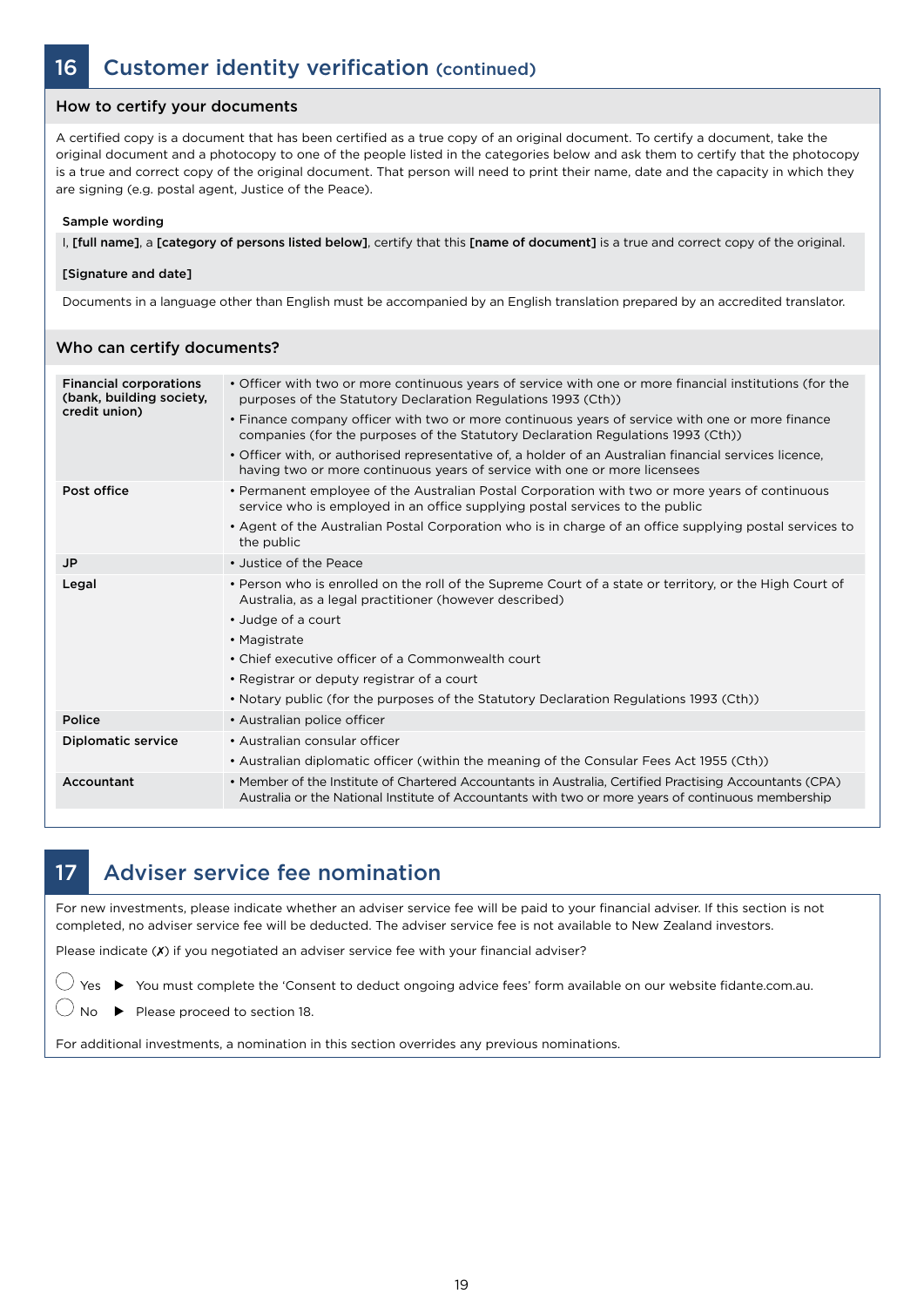# 18 Declaration and applicant(s) signature(s)

Please read the declarations below before signing this form. The signatures required are detailed at the bottom of this form. I/We declare that:

- all details in this application (including all related documents provided) are true and correct and I/we indemnify the responsible entity of the fund(s) I/we am/are investing in against any liabilities whatsoever arising from acting on any of the details or any future details provided by me/us in connection with this application;
- I/we have received a copy of the current PDS and TMD and all information incorporated into the PDS to which this application applies and have read them and agree to the terms contained in them and to be bound by the provisions of the current PDS (including the incorporated information) and current constitution (each as amended from time to time);
- I/we have legal power to invest in accordance with this application and have complied with all applicable laws in making this application;
- I/we have received and accepted this offer in Australia;
- the details of my/our investment can be provided to the adviser group or adviser named at the end of this form or nominated by them by the means and in the format that they direct;
- if this application is signed under Power of Attorney, the Attorney declares that he/she has not received notice of revocation of that power (an original certified copy of the Power of Attorney should be submitted with this application unless we have already sighted it);
- sole signatories signing on behalf of a company confirm that they are signing as sole director and sole secretary of the company;
- unless alternative authority for signature is notified to and accepted by Fidante Partners, the person/persons that signs/sign this form is/are able to operate the account on behalf of the company and bind the company for future transactions, including in respect of additional deposits and withdrawals, including withdrawals by telephone and fax;
- if investing as trustee, on behalf of a superannuation fund or trust I/we confirm that I/we am/are acting in accordance with my/ our designated powers and authority under the trust deed. In the case of superannuation funds, I/we also confirm that it is a complying fund under the Superannuation Industry (Supervision) Act 1993;
- in the case of superannuation funds with two or more trustees, the trustees agree that unless otherwise expressly indicated on this application form, either investor is able to operate the account and bind the other investor/s for future transactions, including additional deposits and withdrawals (including withdrawals by fax);
- I/we have read and understood the terms and conditions for the use of telephone and fax and release and indemnify Fidante Partners from and against any liabilities whatsoever arising out of it acting on any communications received by telephone and fax under those terms; and
- I/we acknowledge that none of Fidante Partners, Challenger Limited, or any other member of the Challenger group of companies or any custodian or investment manager, guarantees the performance of the Fund(s) or the repayment of capital or any particular rate of return or any distribution.
- Fidante Partners is not an authorised deposit-taking institution (ADI) for the purpose of the Banking Act 1959 (Cth), and its obligations do not represent deposits or liabilities of an ADI in the Challenger Group (Challenger ADI) and no Challenger ADI provides a guarantee or otherwise provides assurance in respect of the obligations of Fidante Partners. Investments in the Fund(s) are subject to investment risk, including possible delays in repayment and loss of income or principal invested. Accordingly, the performance, the repayment of capital or any particular rate of return on your investments are not guaranteed by any member of the Challenger Group.

In relation to my/our personal information:

- I/we acknowledge that I/we have read and understood the information relating to privacy and personal information contained in the relevant PDS and Additional Information Booklet (AIB). I am/We are aware that until I/we inform Fidante Partners otherwise, I/we will be taken to have consented to all the uses of my/our personal information (including marketing) as described in the PDS and AIB and I/we have consented to my/our financial adviser providing such further personal information to Fidante Partners as is required or reasonably deemed necessary by Fidante Partners under applicable law. Any personal information provided about a third party (if any) in connection with this application has been provided with their knowledge and consent; and
- I/we understand that if I/we fail to provide any information requested in this application form or do not agree to any of the possible uses or disclosures of my/our information as detailed in the PDS and AIB (except in relation to direct marketing), my/our application may not be accepted by Fidante Partners and we agree to release and indemnify Fidante Partners in respect of any loss or liability arising from its inability to accept an application due to inadequate or incorrect details having been provided.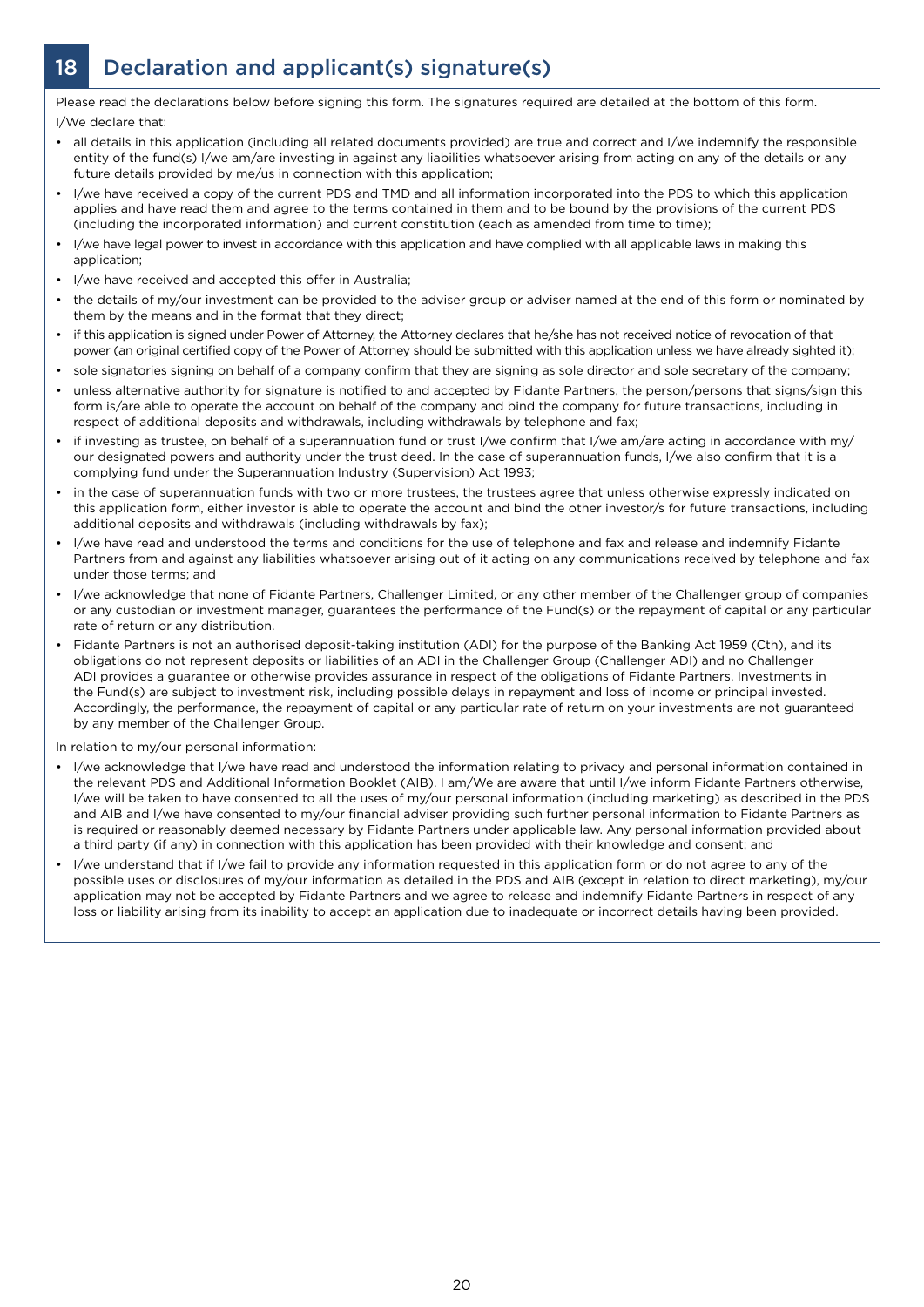# 19 Signature(s)

For individual trustees, at least the primary trustee must sign this section. For Australian companies and company trustees we require the signature(s) of either a sole director, or two directors, or one director and the company secretary.

| Signature 1                                               |                                                                                                                                                                                                                                                                                                                                                                                                                                                                                                                                                                                                                                                                                                                                                                                                                                                                                                 | Signature 2                                               |                                                                        |
|-----------------------------------------------------------|-------------------------------------------------------------------------------------------------------------------------------------------------------------------------------------------------------------------------------------------------------------------------------------------------------------------------------------------------------------------------------------------------------------------------------------------------------------------------------------------------------------------------------------------------------------------------------------------------------------------------------------------------------------------------------------------------------------------------------------------------------------------------------------------------------------------------------------------------------------------------------------------------|-----------------------------------------------------------|------------------------------------------------------------------------|
| Signature<br>Date<br>Surname<br>Given name(s)<br>Capacity | Director <sup>(</sup><br>Company Secretary<br>Primary Trustee (Individual)                                                                                                                                                                                                                                                                                                                                                                                                                                                                                                                                                                                                                                                                                                                                                                                                                      | Signature<br>Date<br>Surname<br>Given name(s)<br>Capacity | Director $\cup$<br>Company Secretary<br>Secondary Trustee (Individual) |
|                                                           | Each Fund's Product Disclosure Statement (PDS) includes information about purchasing units in the relevant fund. Any person who gives another<br>person access to the application form must also give the person access to the PDS and any incorporated information. Each person should obtain<br>and consider the Fund's Target Market Determination (TMD) and the Fund's Product Disclosure Statement (PDS) before making a decision about<br>whether to make an investment in the Fund. A copy of any TMD and PDS can be obtained from your financial adviser, our Investor Services team<br>or at www.fidante.com.au. The responsible entity of each of the Funds is Fidante Partners Limited (ABN 94 002 835 592, AFSL 234668) Fidante<br>Dartners Services Limited (ARN 44 119 605 373 AESL 320505) each referred to as Eidante Dartners. Eidante Dartners or a financial adviser who has |                                                           | <b>COMPANY SEAL</b>                                                    |

Partners Services Limited (ABN 44 119 605 373, AFSL 320505), each referred to as Fidante Partners. Fidante Partners or a financial adviser who has provided an electronic copy of the PDS and any incorporated information, will send you a paper copy of the PDS and any incorporated information and application form free of charge if you so request.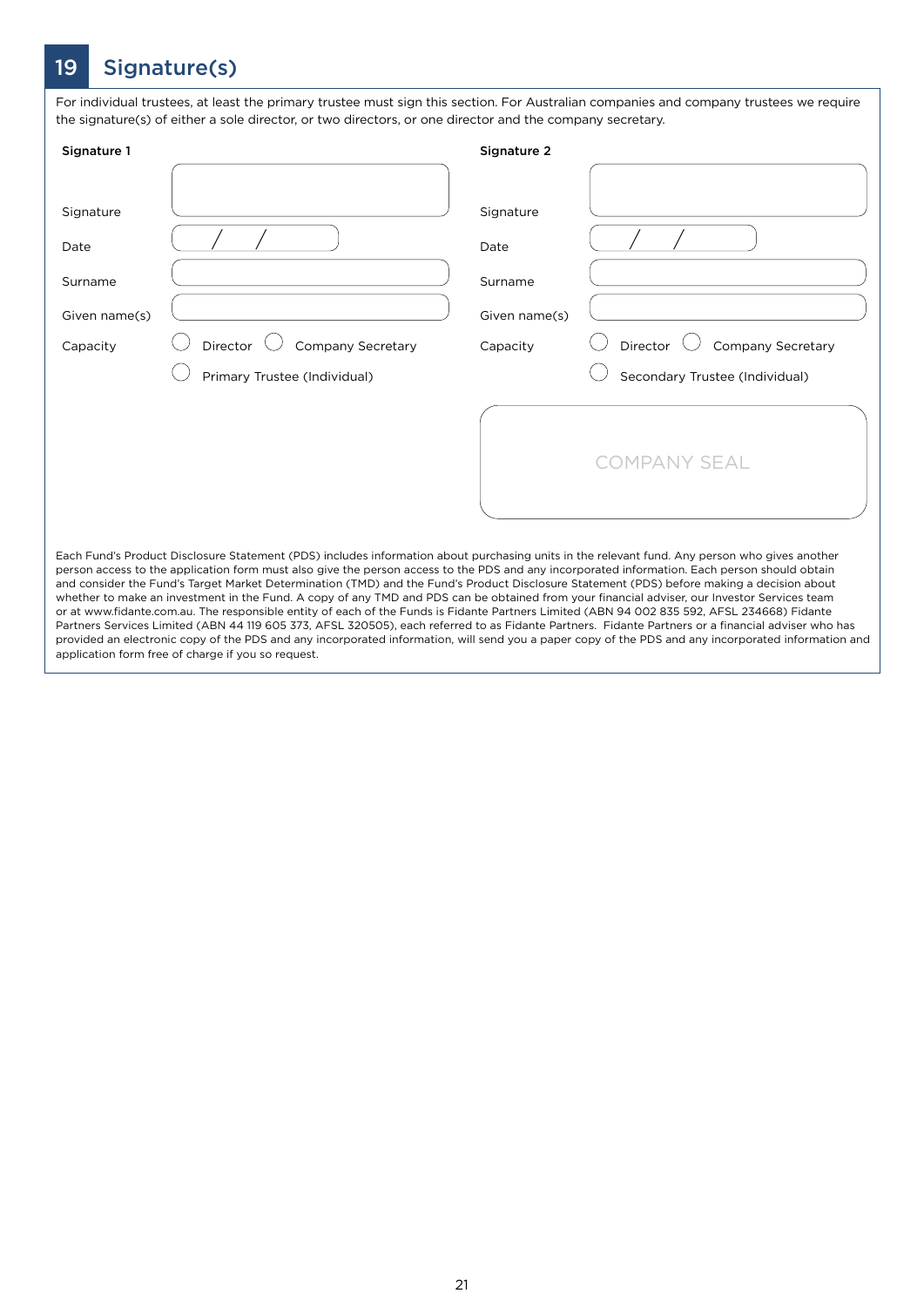# 20 Fund listing

Below is a listing of the Funds available for investment. Refer to section 10 to indicate your investment and distribution choices.

### 20A. Fidante Partners Limited

If making your payment via electronic funds transfer for the Funds listed below, please use the following bank account:

Account Name: FPL Application Clearing Account BSB: 032-006 Account: 304845

Reference\*: <Investor Name>

\*This reference allows us to confirm receipt of payment on our bank statement

| <b>Fund Name</b>                                                                | <b>Fund Code</b> | APIR code | Minimum initial investment | PDS/IM Date     |  |
|---------------------------------------------------------------------------------|------------------|-----------|----------------------------|-----------------|--|
| Bentham Global Opportunities Fund - Class I                                     | 683              | HOW7031AU | \$250,000                  | 1 October 2018* |  |
| Bentham Asset Backed Securities Fund - Class L                                  | 592              | HOW2852AU | \$10,000                   | 18 October 2021 |  |
| *Only available to Wholesale investors as defined by the Corporations Act 2001. |                  |           |                            |                 |  |

### 20B. Fidante Partners Services Limited

If making your payment via electronic funds transfer for the funds listed below, please use the following bank account:

Account Name: FPSL Application Clearing Account BSB: 032-006

Account: 454747

Reference\*: <Investor Name>

\*This reference allows us to confirm receipt of payment on our bank statement

| <b>Fund Name</b>                                                                   | <b>Fund Code</b> | APIR code | Minimum initial investment <sup>1</sup> | <b>PDS Date</b> |  |  |
|------------------------------------------------------------------------------------|------------------|-----------|-----------------------------------------|-----------------|--|--|
| Bentham Global Income Fund                                                         | 359              | CSA0038AU | \$10,000                                | 18 October 2021 |  |  |
| Bentham Syndicated Loan Fund                                                       | 360              | CSA0046AU | \$10,000                                | 18 October 2021 |  |  |
| Bentham High Yield Fund                                                            | 361              | CSA0102AU | \$10,000                                | 18 October 2021 |  |  |
| 1 The minimum initial investment is \$1,000 when a Regular Savings Plan is set up. |                  |           |                                         |                 |  |  |